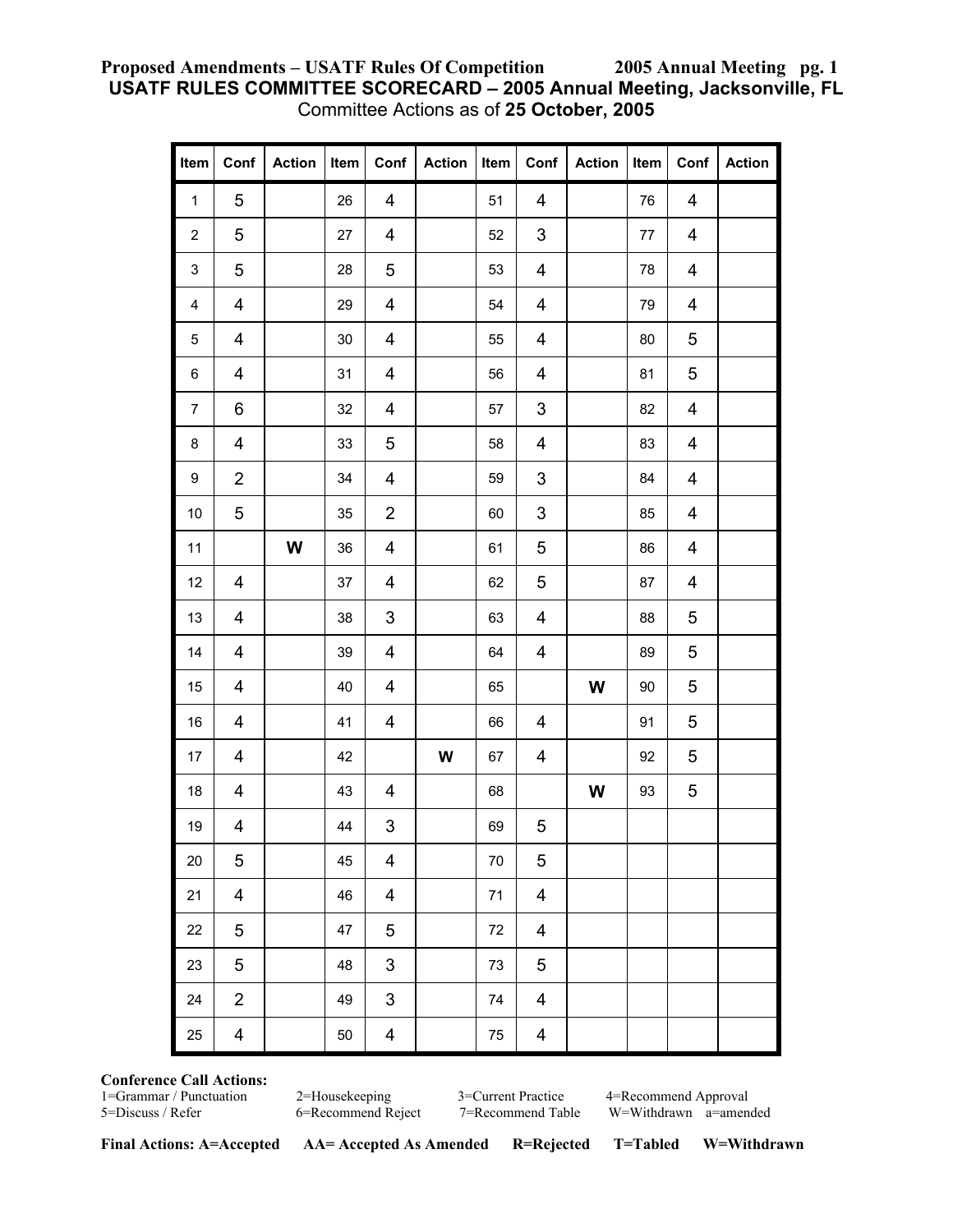## **Proposed Amendments to the USATF Rules of Competition Resulting from 45th IAAF Congress**

((Double parenthesis)) indicates removal. Underline indicates addition. *Italics* is a rational note.

Item 1 - Tabled Item 68 – submitted by George Mathews, Chair, Masters Track and Field on behalf of Ray Feick

Add a new Rule 202 as follows; Ultra Weight Pentathlon:

1. The competition consists of throwing the five weights listed for each age group in the following table, in the order from lightest to heaviest. The events shall be contested at such intervals as shall be determined by the Games Committee.

2. Three trials shall be allowed with each weight.

3. The winner shall be the one who has scored the highest total of points (counting the best performance in each weight) for all five weights, scored on the basis of the Ultra Weight Pentathlon Table.

| Age          | Weight | Super- | 35# | 56#          | 98#         | 200# | 300# |  |
|--------------|--------|--------|-----|--------------|-------------|------|------|--|
| Group        |        | Weight |     |              |             |      |      |  |
| <b>MEN</b>   |        |        |     |              |             |      |      |  |
| Open-49      | 35     | 56     |     |              | X           | X    | X    |  |
| 50-59        | 25     | 56     |     |              | X           | X    | X    |  |
| 60-69        | 20     | 56     |     |              | $\mathbf X$ | X    | X    |  |
| 70-79        | 16     | 35     |     | X            | X           | X    |      |  |
| $80+$        | 12     | 25     | X   | X            | X           |      |      |  |
| <b>WOMEN</b> |        |        |     |              |             |      |      |  |
| Open-49      | 20     | 35     |     | X            | X           | X    |      |  |
| 50-59        | 16     | 25     | X   | X            | X           |      |      |  |
| 60-79        | 12     | 25     |     |              |             |      |      |  |
| $80+$        | 12     | 20     | Χ   | $\mathbf{x}$ | X           |      |      |  |

4. For specifications for the implements, see Rules 195.8 and 195.9.

Add new Rule 195.9 as follows:

Ultra Weight: The implement consists of a weight with a handle. The overall length of the handle, from the inside surface of the grip to the body of the weight, shall not exceed 15.24cm. The minimum weights for the implements are: 98# - 44.50kg; 200# - 90.80kg; 300# - 136.10kg.

*Reason: Reconsideration of this item. "This item was inadvertently listed as being tabled in the information distributed at the Final Session. The intention of the Rules Committee was to pass the item."* 

Item 2 - Tabled Item 113 – Submitted by Rules Committee

Reorganize the USATF Competitions Rules to follow the IAAF Handbook specifically by creating an Indoor Competition section of the Rules. Pattern each Rule to follow the current IAAF Rule. Delete indoor sections from current rules, such as within Rules 168 and 200.

*Reason: While the re-ordering accomplished with the publication of the 2004 Rule Book was a good step forward, there is still more to go. This item is expected to be tabled until 2005.*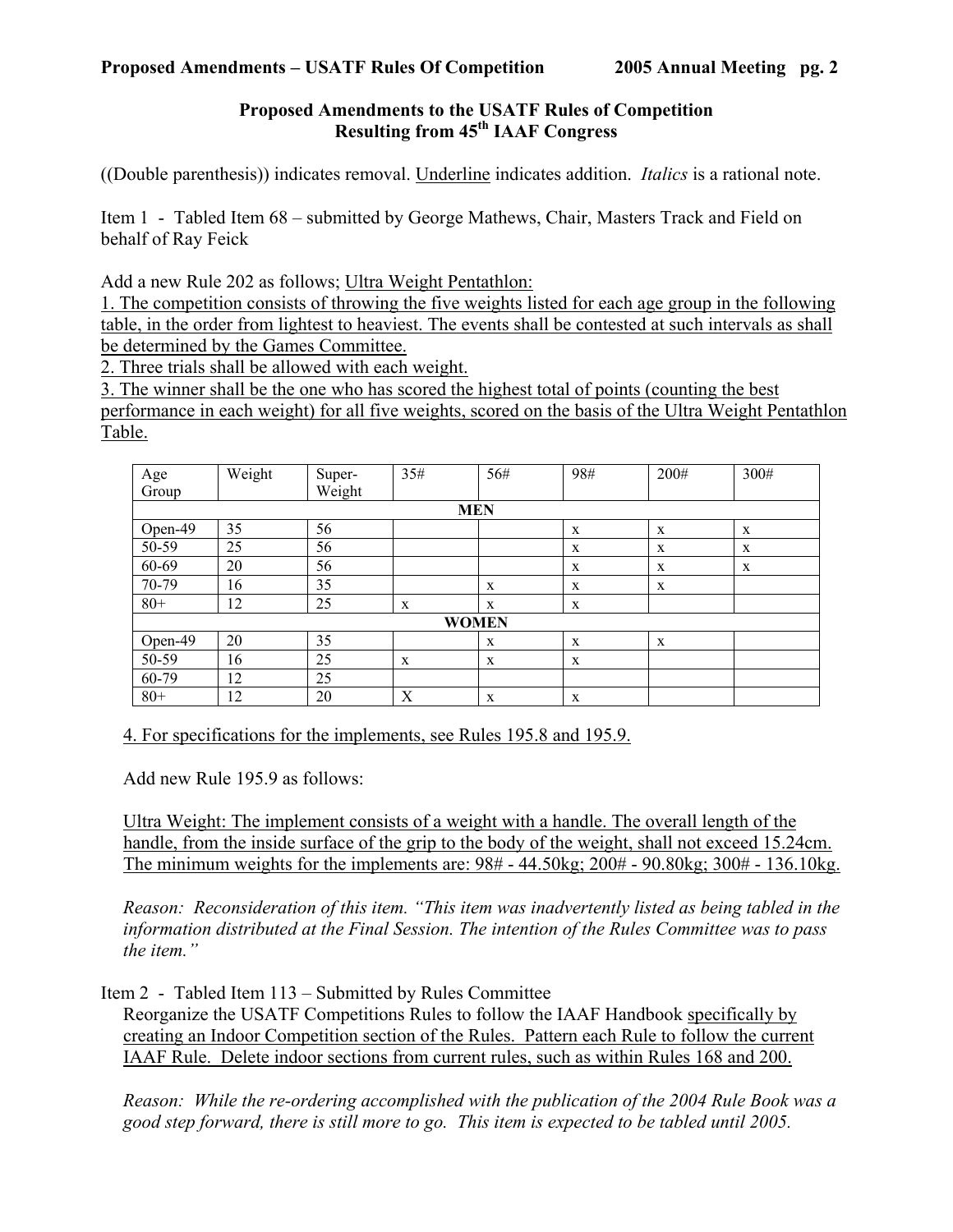| <b>Proposed Amendments – USATF Rules Of Competition</b>       |                         |  |
|---------------------------------------------------------------|-------------------------|--|
| Item $3 -$ Amend Rule 110.4 as follows: (IAAF 36, 37, 38, 44) |                         |  |
| <b>Management Officials</b> Minimum Indoor Minimum Outdoor    |                         |  |
| <b>Technical Manager</b>                                      |                         |  |
| Jury of Appeal                                                |                         |  |
| Referee - Track                                               |                         |  |
| Referee - Field                                               |                         |  |
| Referee - Combined                                            |                         |  |
| Referee – Outside Stadium                                     | $((1))$ $\underline{0}$ |  |
| National Technical Officials                                  |                         |  |
| Photo Finish Operator                                         |                         |  |
| <b>Competition Secretary</b>                                  |                         |  |
| <b>Chief Starter</b>                                          |                         |  |
| <b>Event Presentation Manager</b>                             |                         |  |

Item  $4 -$ Amend Rule 111.3(i) as follows: (IAAF 39)

(i) provide a place properly laid out and measured to conform to all the requirements of these rules, the appropriate sections of the IAAF Track and Field Facilities Manual and,

Item 5 – Add Rule 124 as follows: (IAAF 47, 48), consider all underlined

#### **RULE 124 EVENT PRESENTATION MANAGER**

- 1. The Event Presentation Manager shall plan, in conjunction with the Competition Director, the event presentation arrangements for a competition in cooperation with the Games Committee as and where applicable.
- 2. The Event Presentation Manager shall ensure that the plan is accomplished, resolving any relevant problems together with the Competition Director and the relevant members of the Games Committee.
- 3. The Event Presentation Manager shall direct the interaction between the members of the event presentation team (announcers, awards, broadcast), using the communication system to be in contact with each of them.

Item 6 – Amend Rule 125.2 as follows: (IAAF 45, 49, 50, 53)

The Referee shall ensure that the rules and ((decisions of USATF)) applicable USATF competition regulations are observed and shall decide upon any matters which arise during the meet, including any matter arising at competitor check-in, and for which provision has not been made in these rules or any applicable competition regulation. The Referee for track events and for events outside the stadium shall have jurisdiction to decide placings in a race only when the Chief Finish Judge is unable to arrive at a decision. The Referee shall not act in a dual capacity.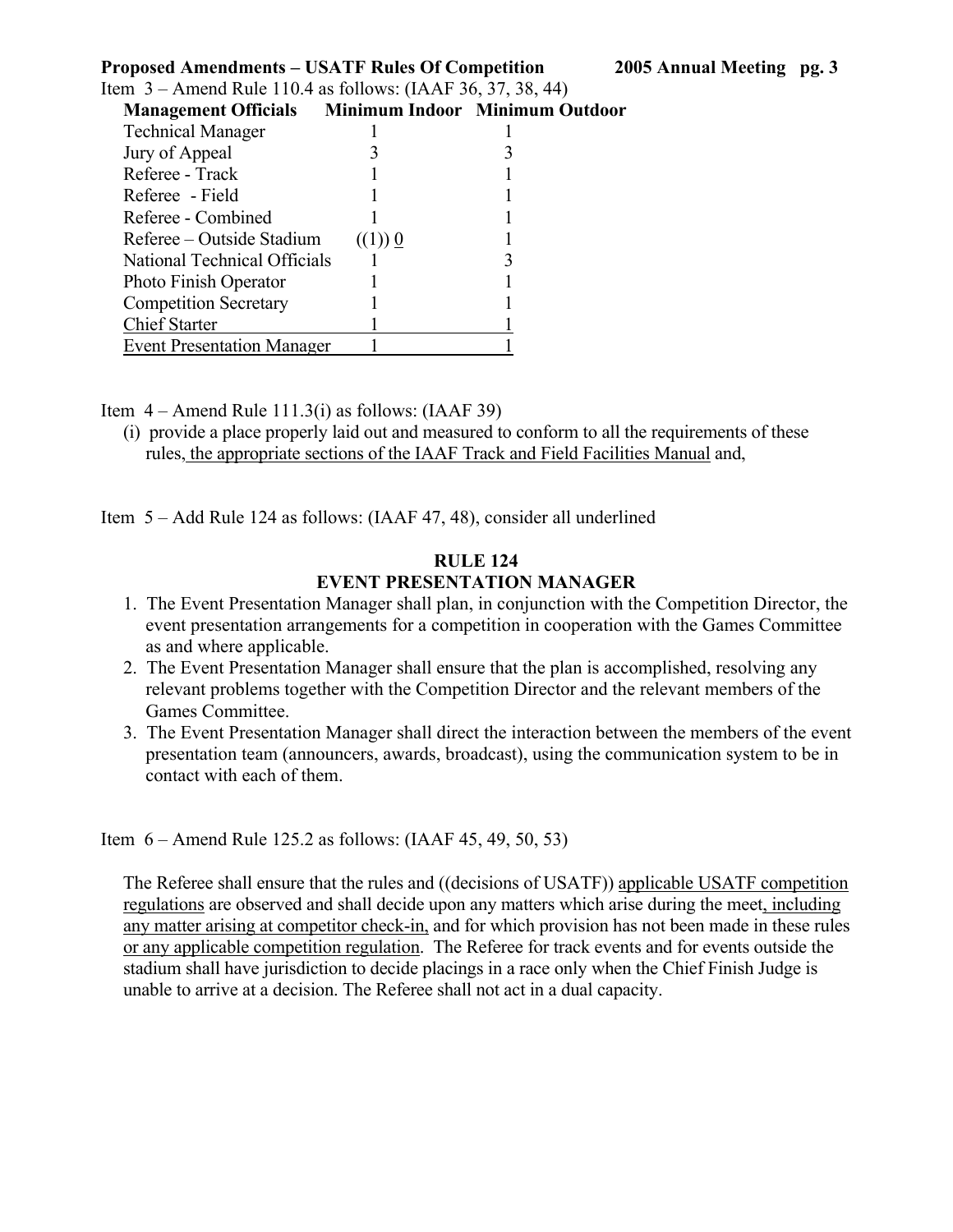Item 7 – Add Rule 125.3 as follows and renumber: (IAAF 51)

The relevant Referee has the authority to decide on any facts related to the start of a race where there is disagreement with the decision of the Starter except in cases when it involves a false start detected by a false start detection apparatus, unless for any reason the Referee determines that the information provided by the apparatus is obviously inaccurate.

Item 8 – Amend Rule 125.8 as follows: (IAAF 54)

If, in the opinion of the appropriate Referee, circumstances arise at any meet such that justice demands that any event or any part of an event should be contested again, except as indicated in the authority of the Starter, the Referee shall have authority to declare the event void and it shall be held again, either on the same day or on some future occasion, as the Referee shall decide.

Item 9 – Amend Rule 126.7 as follows: (IAAF 55)

The Field Judges shall judge ((, measure,)) and record each trial, and measure each valid trial of each competitor in all field events. …

Item 10 – Amend Rule 127.4 as follows: (IAAF 56)

It shall be the duty of any Umpire to:

- $((i))$  (a) stand at such point as the Referee or Chief Umpire may designate;
- $(((ii))$  (b) watch the competition closely and, in case of a foul or violation of the rules by a competitor or other person, ((to indicate)) communicate such ((foul or violation)) breach by either raising ((and waving)) a yellow flag or using other reliable means approved by the Games Committee; and
- $(((iii)))(c)$  report, orally and in writing, to the Chief Umpire what he/she saw of the incident.

Item 11 – This item has been withdrawn.

Item 12 – Amend Rule 134 as follows: (IAAF 63)

In conjunction with the Event Presentation Manager and under the general direction of the Games Committee, the Announcer shall announce to the public the names and numbers of the competitors taking part in each event and all relevant information such as the composition of the heats or lanes drawn and intermediate times. …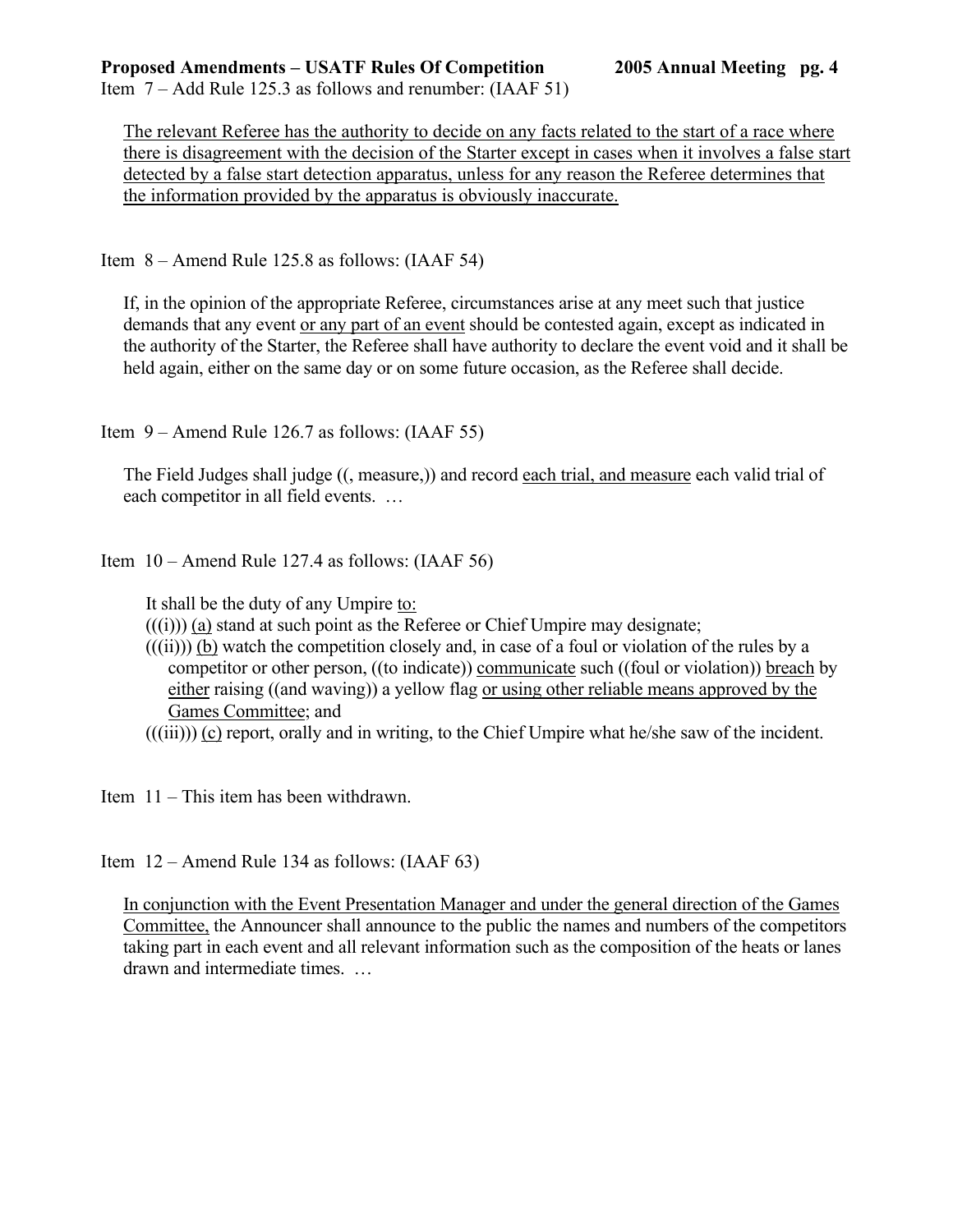Item 13 – Amend Rule 137.4 as follows: (IAAF 64)

To ensure that the equipment is operating correctly, the Judge shall, before and after each event, supervise or conduct a set of measurements in conjunction with the judges and referee to confirm agreement with results achieved using a certified steel (( (or fiberglass) )) tape and shall report and certify the accuracy of the instrument to the Field Event Referee, particularly in the event of a record.

Item 14 – Add Rule 138.3 as follows and renumber: (IAAF 66)

The Clerk of Course shall supervise the transit between the warm-up area and the competition area to ensure that the competitors after being checked-in are present and ready for the scheduled start of their event.

Item 15 – Amend Rule 142.4 as follows: (IAAF 73, 74)

The Referee has the discretion to waive the honest effort rule in the event an athlete provides a medical certificate, endorsed by a medical officer appointed or approved by USATF or the Games Committee, attesting to the fact that the athlete became unable to compete after being declared, or after competing in a previous round, but will be able to compete in further events on a subsequent day of the competition. Other justifiable reasons, such as factors independent of the athlete's own actions, may, after confirmation, also be accepted by the Referee.

Item 16 – Amend Rule 143.1 as follows: (IAAF 75)

In all events competitors must wear clothing that is clean, designed and worn so as not to be objectionable. The clothing must be made of a material that is not transparent even if wet. The competitors must not wear clothing that could impede the view of the judges. Athletes' vests should have the same color on the front and back. This rule shall be enforced by the Clerk of Course for track and road events and the Chief Judge of each field event.

Item  $17 -$  Amend Rule 143.3(a) as follows: (IAAF 76)

A competitor may compete in bare feet or with footwear on one or both feet. The purpose of shoes for competition is to give protection and stability to the feet and a firm grip of the ground. Such shoes, however, must not be constructed so as to give the competitor any unfair additional assistance, including the incorporation of any technology which will give the wearer any unfair advantage, ((and no)) such as a spring or similar device ((of any kind may be incorporated in the shoes)). A shoe strap over the instep is permissible.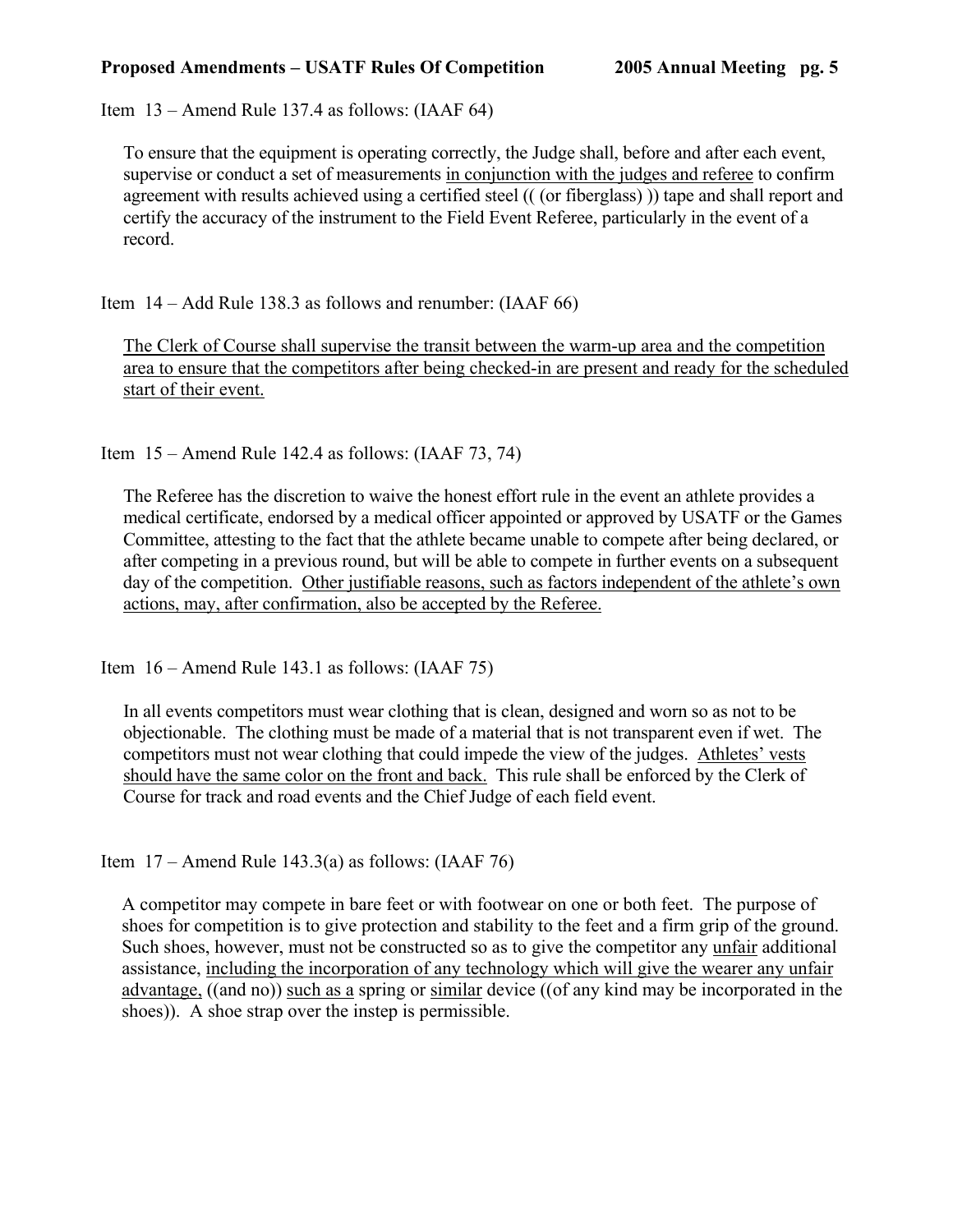Item  $18 -$ Add Rule 143.3(f) as follows: (IAAF 77)

Athletes may not use appliances, either inside or outside the shoe, which will have the effect of increasing the thickness of the sole above the permitted maximum, or which can give the wearer any advantage which would not be obtained from the type of shoe described in the previous paragraphs. The thickness of the sole shall be measured as the distance between the inside top side and the outside under side, including the above-mentioned features and any kind or form of lose inner sole.

 **NOTE:** *Orthotic inserts required for medical purposes are exempt from this rule.*

Item 19 – Amend Rule 144.3(b) as follows: (IAAF 82)

The visible possession or use by athletes of video or audio cassette recorders or players, TV's, CD or DVD players, radio transmitters or receivers, mobile phones, computers, or any similar devices in the competition area shall not be permitted. In long distance running, this is not a mandatory rule, but is a strong suggestion as a guideline for safety reasons.

Item 20 – Amend Rule 144.6 as follows: (IAAF 81)

Any athlete giving or receiving assistance during ((a field)) any event other than as specified in 144.3(a) must be cautioned by the Referee and warned that for any repetition, he or she will be disqualified from that event ((barred from further participation in that event)). Any performance accomplished up to that time shall stand.. If such disqualification occurs, any performance accomplished up to that time in the same event session shall not be considered valid.

Performances accomplished in any previous event session, such as a qualifying round, shall stand.

 **NOTE 1:** *For Youth Athletics exception, see Rule 302.5(k).*

 **NOTE 2:** *Information conveyed to an athlete by an official is not considered assistance provided such information is made available to all athletes.*

Item  $21 -$ Amend Rule 144.10 as follows: (IAAF 79)

Physiotherapy and/or medical treatment necessary to enable an athlete to participate, or continue participation once in the competition area, ((by personnel designated or approved by the Meet Doctor specifically for this purpose, is permitted and shall not be considered assistant, provided that it does)) may be provided by members of the official medical staff appointed by the Games Committee and clearly identified as such. Accredited team medical personnel approved by the Meet Doctor specifically for the above purpose may be permitted in the medical treatment area outside the competition area. In neither case shall the intervention delay the conduct of the competition or a competitor's trial in the designated order.

Item 22 – Amend Rule 145 as follows: (IAAF 87, 88)

1. If an athlete is disqualified in an event because of an infringement of the USATF Competition Rules, reference to the USATF Rule infringed shall be made in the official results. Any performance accomplished up to that time in the same session of the event shall not be considered valid. Performances accomplished in any previous event session, such as a qualifying round, shall stand. This disqualification shall not prevent an athlete from participating in any future event.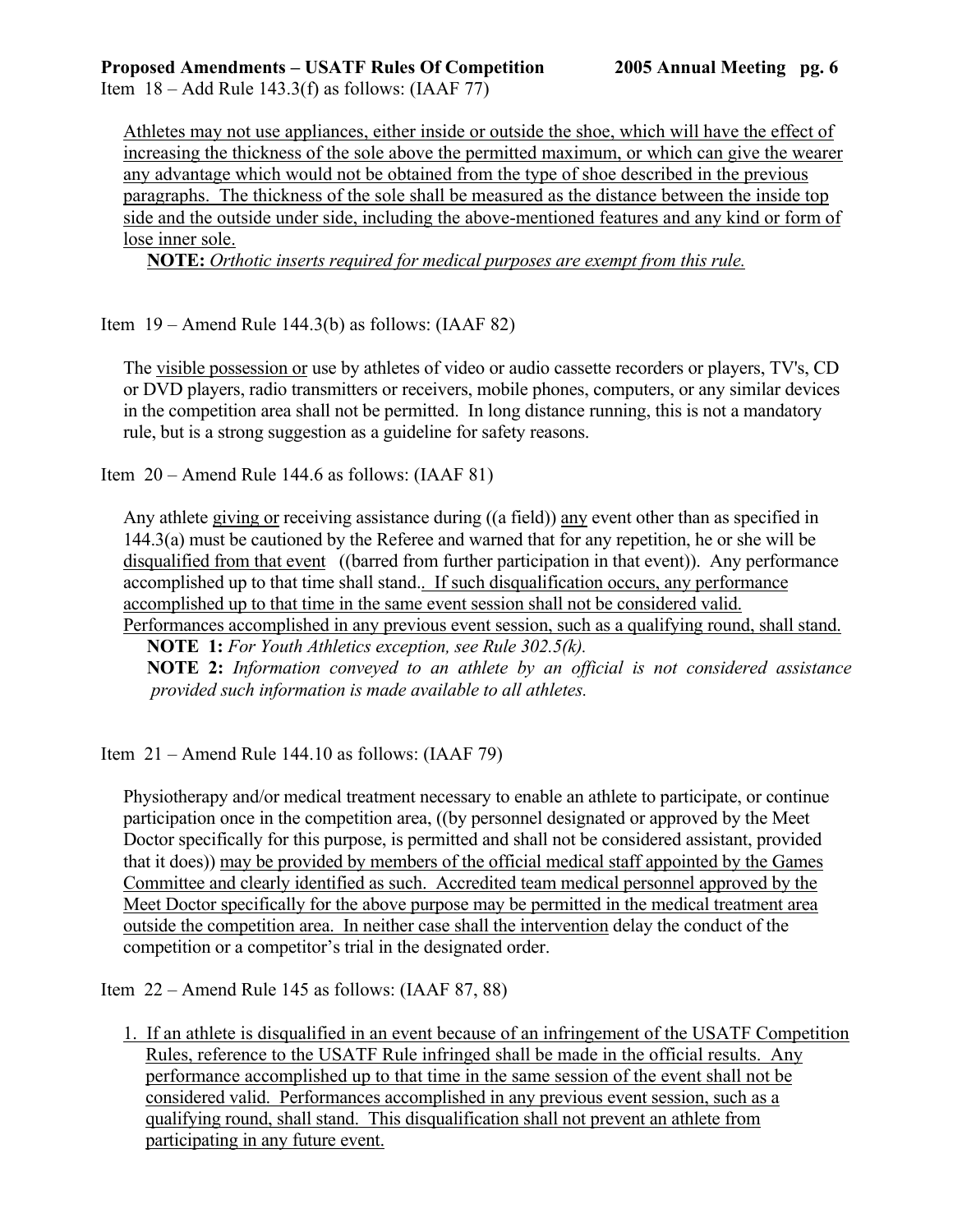2. Any competitor who shall refuse to obey the directions of the Referee or other proper official, or who shall conduct himself/ herself in an unsportsmanlike manner, or who is offensive by action or language to the officials, spectators, or competitors at any competition may be disqualified by the Referee from future competition at the meet ((, and if)). If such disqualification occurs, any performance accomplished up to that time in the same event session shall not be considered valid. Performances accomplished in any previous event session, such as a qualifying round, shall stand. If the Referee thinks the offense worthy of additional action, he/she shall promptly make detailed statement of the offense to the appropriate National or Association Officer.

Item 23 – Amend Rule 146.3 as follows: (IAAF 60, 89, 90)

 Protests, at the discretion of the Games Committee or the Referee, may be made orally or in writing. For National Championships, they must be made in writing. ((For protests concerning field event measurements see Rule 180.14.))

- (a) In races where a false start control apparatus is used, a protest may be based on the failure of the starter to recall a false start. The protest may be made only by, or on behalf of, an athlete who has completed the race. If the protest is upheld, the Referee shall disqualify the athlete who committed the false start.
- (b) In races where a false start control apparatus is used, if an immediate oral protest is made regarding a decision by the Starter to charge a false start, the Referee may allow an athlete to compete under protest in order to protect the rights of all concerned and provide the time required to determine if the information provided by the apparatus is obviously inaccurate.
- (c) If an immediate oral protest is made, regarding a decision of a Field Judge that a jump or throw is foul or is invalid, the jump or throw should be measured, if possible, in order to protect the rights of all concerned. The measurement should be announced only if the protest is upheld.

Delete Rule129.4 Delete Rule180.14

Item 24 – Amend Rule 162.1 as follows: (IAAF 58, 95)

The start of a race shall be indicated by a white line 5cm wide marked on the track or ground. When starting, all competitors must be behind the starting line and they must not touch the starting line or the surface in front of it with any part of the body. Starting stations in events at all distances shall be numbered from left to right, facing the direction of running.

Item 25 – Amend Rule 162.9 as follows: (IAAF 97)

If in the judgment of the Starter, a competitor commences the starting motion after assuming a full and final set position, and before receiving the report of the pistol/starting device, it shall be considered a false start.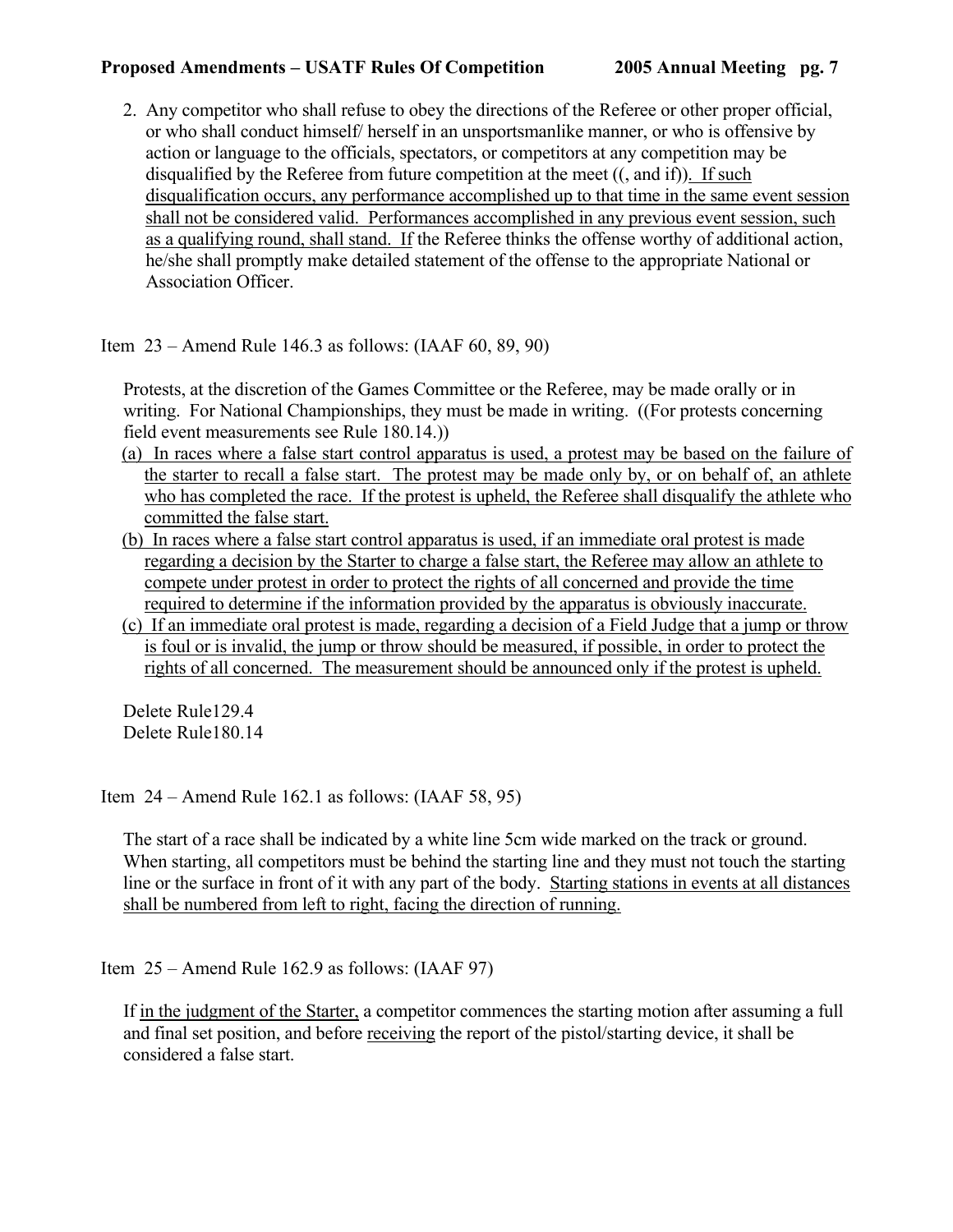Item 26 – Amend Rule 162.12 Note 1 as follows: (IAAF 102)

**NOTE 1:** *In practice, when one or more competitors makes a false start, others are inclined to follow and, strictly speaking, any competitor who does so has also made a false start. The Starter should charge only the competitor or competitors who, in the Starter's opinion, were responsible for the false start. This may result in more than one competitor being charged with a false start. If the unfair start is not due to any competitor, no competitor shall be charged and a green card shall be shown to all competitors.*

Item 27 – Amend Rule 160.8(d) as follows: (IAAF 103, 104, 105)

Whenever possible, the 800 Meters shall be run in lanes ((as far as the marked cut-in points)) until the athletes have passed the nearer edge of the breakline at the end of the first turn, marked at each end by a flag or cone positioned outside the track at least 30cm from the nearest lane line. The starts shall be so staggered that the distance from the start to finish shall be the same for each competitor. Small markers (((*e.g.,* cones or flags))), such as cones or prisms 5cm x 5cm and no more than 15cm high preferably of a different color from the breakline and lane lines, may be placed on the lane lines immediately before ((at)) the intersection of the lane lines and the breakline ((cut-in points)).

Item 28 – Amend Rule 163.13 as follows: (IAAF 106)

To insure an accurate reading of only the wind component in the direction of running, a mechanical wind gauge should have some type of protection which reduces the impact of any cross-wind component. Where tubes are used, their length on either side of the measuring device should be at least twice the diameter of the tube. The accuracy of all wind gauge equipment used shall be certified by an appropriate agency accredited by a governmental Bureau of Weights and Measures.

Item 29 –Add Rule 165.10(d) as follows: (IAAF 108)

In all fully automatic and video based systems, the picture production and the time system shall be synchronized generating a uniformly marked time scale graduated in  $1/100<sup>th</sup>$  of a second. The photo finish system must be able to produce a printed picture that shows the time for each runner.

Item 30 – Amend Rule 165.12 as follows: (IAAF 108)

A videotape-based system may be used for non-championship competition, provided:

- (a) it complies with the provisions of Rule 165.10 ((is started automatically by the Starter's pistol));
- (b) it uses a videotape camera aligned with the finish line and videotape that produces at least 50 frames per second; and
- (c) it incorporates a timing device that generates a reading to 1/100th of a second. When a frame-by-frame videotape-based system is used, the official time for each competitor shall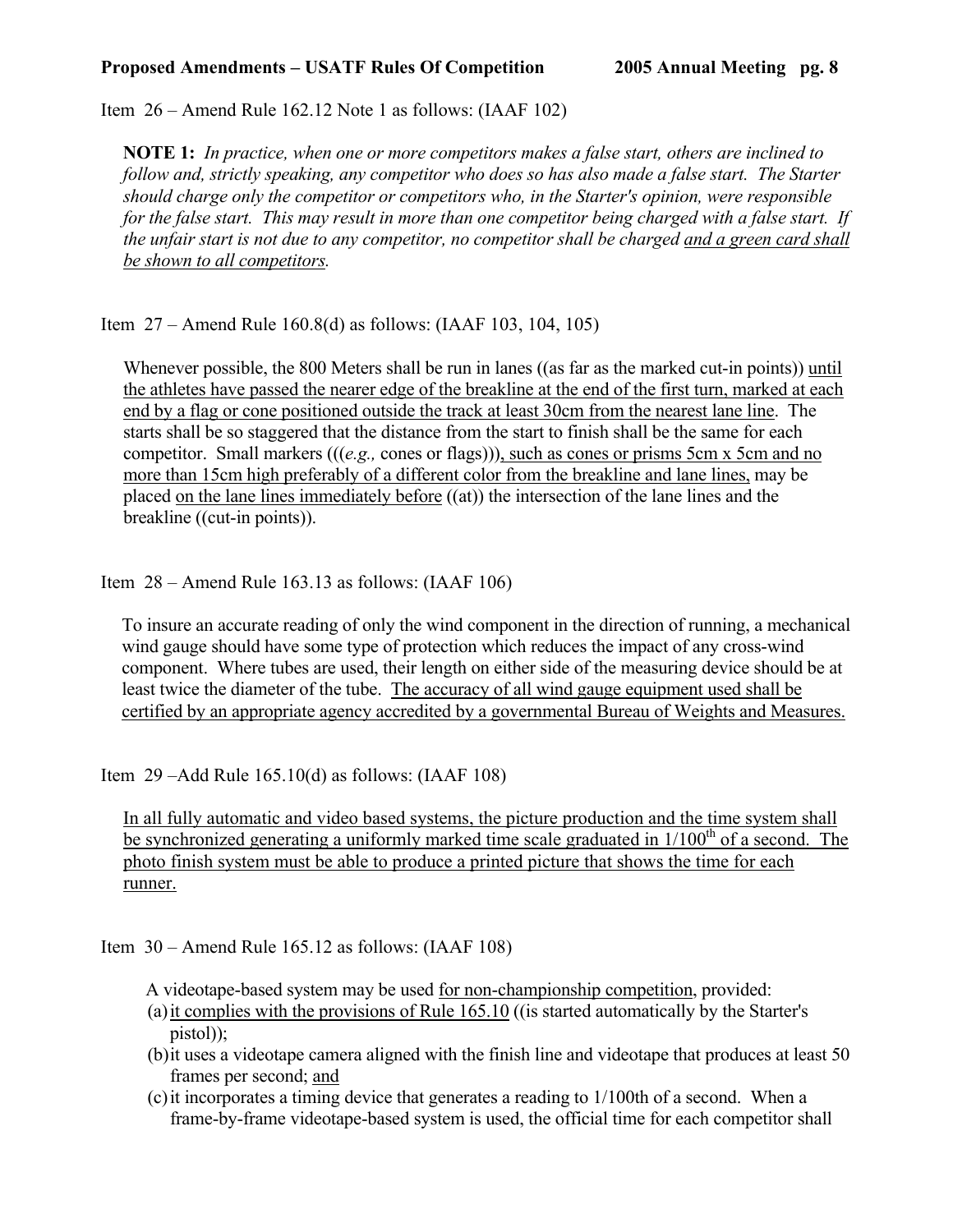be read from the time of the frame where the competitor is positioned exactly at, or immediately after, the finish line;

 (((d) it is able to produce a printed picture that shows the time for each runner and whether or not the timing device has been started automatically by the Starter's pistol; and ))

 $(((e)$  it is so manufactured that the picture production and the time system are synchronized.  $))$ 

Item 31 – Amend Rule 128.7 as follows: (IAAF 109)

The Chief Photo Finish Judge shall ((record and certify the places and times)) determine the places of the athletes and their respective times. He shall then record and certify them, or ensure that they are correctly entered into the competition results system for forwarding ((and forward them)) to the Competition Secretary and/or such other officials designated by the Games Committee or Meet Director. ((When a computerized result system is used, the placings and times of the competitors may be entered directly into the computer system under the direction of the Chief Photo Finish Judge.)) Results shall subsequently be certified as official by the Referee or the Referee's designee. The determinations of the Photo Finish Judges may be appealed to the Referee for a final determination.

Item 32 – Amend Rule 165.16 as follows: (IAAF 107, 110)

The use of transponder timing systems in race walking events not held entirely within a stadium, road, and cross country races is permitted provided that:

Amend rule 165.16(g) as follows:

 the determination of the official ((winning)) times and places ((is)) are in accordance with Rule 165.4; and

Item  $33$  – Amend Rule 166.1(h) as follows: (IAAF 111)

On a six (6), eight (8), or nine (9) lane track, in the absence of extraordinary circumstances, the following table shall be used in determining the number of heats and advancement procedure for events run entirely or partially in lanes. On other tracks, the table should be modified to reflect the other provisions of this Rule. For Championships and selection meets, alternate advancement procedures may be included in the competition handbook.

Item  $34$  – Amend Rule 166.1(b) as follows: (IAAF 116)

Unless otherwise provided within this Rule, no fewer than three (3) athletes from any one heat shall advance to the next round of competition. Except where Rule 167 applies, other athletes may qualify by place or by time according to Rule 166.1(h), the particular competition regulations, or as determined by the Games Committee. When athletes are qualified according to times, only one system of timing shall be applied.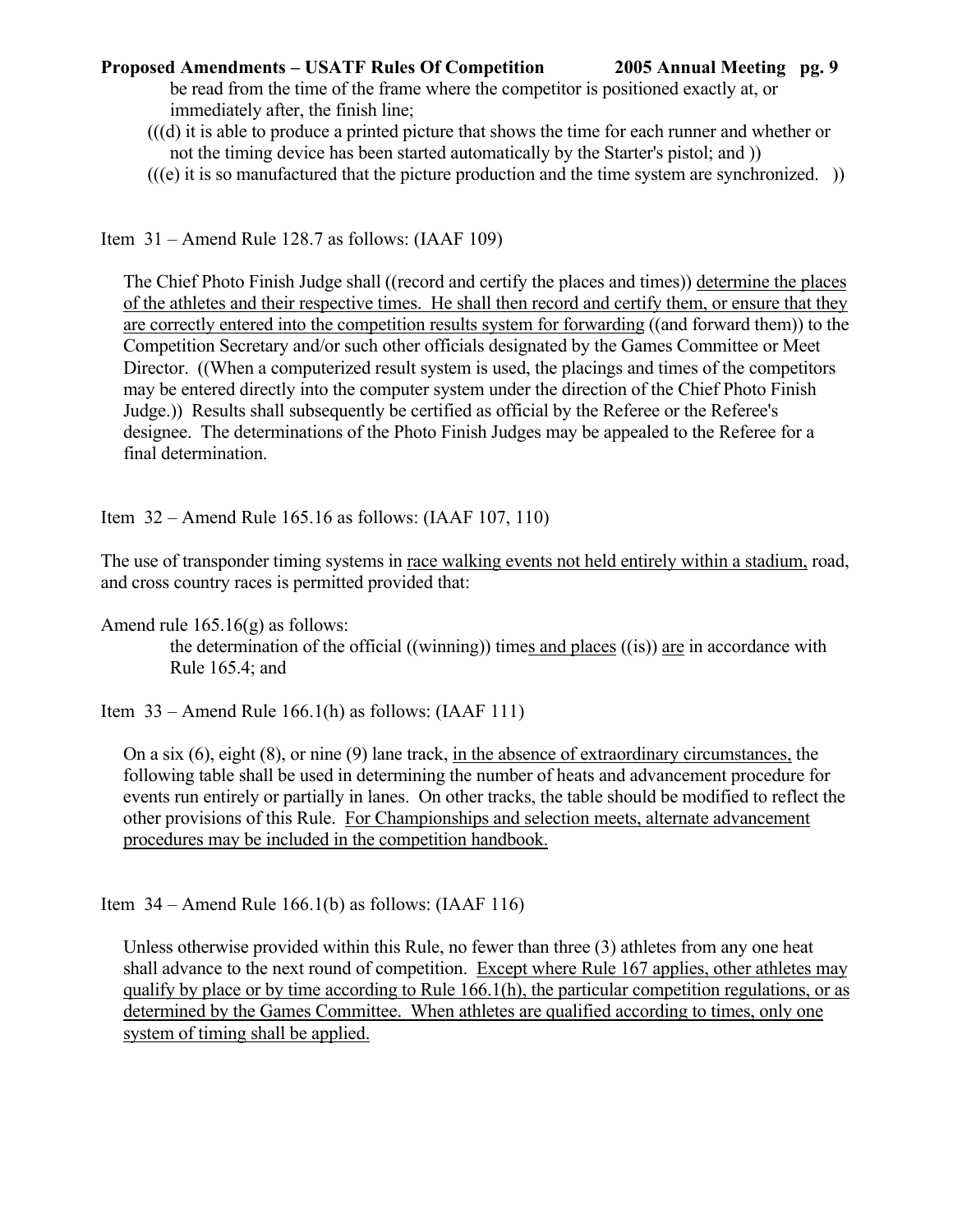Item 35 – Amend Rule 168.6 as follows: (IAAF 121)

**Construction -** The hurdles shall be made of metal or some other suitable material with the top bar of wood or some other suitable material and shall consist of two bases and two uprights supporting a rectangular frame reinforced by one or more crossbars, the uprights to be fixed at the extreme end of each base. The hurdles shall be of such design that a force of at least 3.6kg (8 lb.) applied horizontally to the center of the top edge of the crossbar is required to overturn it. The hurdles may be adjustable in height for each event. The counterweights must be adjustable so that at each height a horizontal force of at least 3.6kg (8 lb.) and not more than 4.0kg is required to overturn it.

## Amend Rule 168.13 as follows

**Testing -** To check the resisting force of hurdles, a simple spring balance should be used to apply a pulling force horizontally to the center of the crossbar. Alternatively, use a cord with a hook applied to the center of the crossbar; take the cord horizontally along over a pulley fixed appropriately and load the other end of the cord with weights.

# Item 36 –Amend Rule 168.1: (IAAF 122)

1. For outdoor competition, the standard distance for hurdle races, which shall have 10 flights of hurdles in each lane and set out in accordance with the following table, shall be:

|                | <b>Distance of</b> | <b>Height</b> of                                                     | <b>Distance</b><br>from Start to | <b>Distance</b><br><b>Between</b> | Last<br><b>Hurdle to</b> |
|----------------|--------------------|----------------------------------------------------------------------|----------------------------------|-----------------------------------|--------------------------|
|                | Race               | <b>Hurdle</b>                                                        | <b>First Hurdle</b>              | <b>Hurdles</b>                    | <b>Finish</b>            |
| Junior Men     | 110m               | $0.995m (\pm 0.005)$                                                 | 13.72m                           | 9.14m                             | 14.02m                   |
| Men            | 110 <sub>m</sub>   | $(\pm 0.003)$<br>1.067m                                              | 13.72m                           | 9.14m                             | 14.02m                   |
| Junior and Men | 400m               | $0.914m(\pm 0.003)$                                                  | 45m                              | 35m                               | 40 <sub>m</sub>          |
| Junior and     | $100m*$            | $0.840m(\pm 0.003)$                                                  | 13m                              | 8.5 <sub>m</sub>                  | 10.5m                    |
| Women          | 400m               | $0.762m \ (\pm 0.003)$                                               | 45m                              | 35m                               | 40 <sub>m</sub>          |
|                |                    | <b>NOTE:</b> For specifications for Masters races, see Rule 332.2(i) |                                  | For specifications for Youth      |                          |

**NOTE:** *For specifications for Masters races, see Rule 332.2(i). For specifications for Youth Athletics, See Rule 302.4.*

Delete Rule 168.7

# Item 37 – Amend Rule 168.4 as follows: (IAAF 124, 126, 127)

All races shall be run in lanes. Each athlete shall jump each hurdle and shall keep to their own lane throughout. Except as provided in Rule 163.5, a competitor shall be disqualified if he/she: ((who runs around or trails the leg or foot below the horizontal plane of any hurdle at the instant of clearance, or jumps any hurdle not in his/her own lane or who, in the opinion of the Referee, deliberately knocks down any hurdle by hand or foot shall be disqualified.))

(a) does not jump any hurdle;

(b) trails the leg or foot below the horizontal plane of any hurdle at the instant of clearance;

(c) jumps any hurdle not in his/her own lane; or

(d) in the opinion of the Referee, deliberately knocks down any hurdle.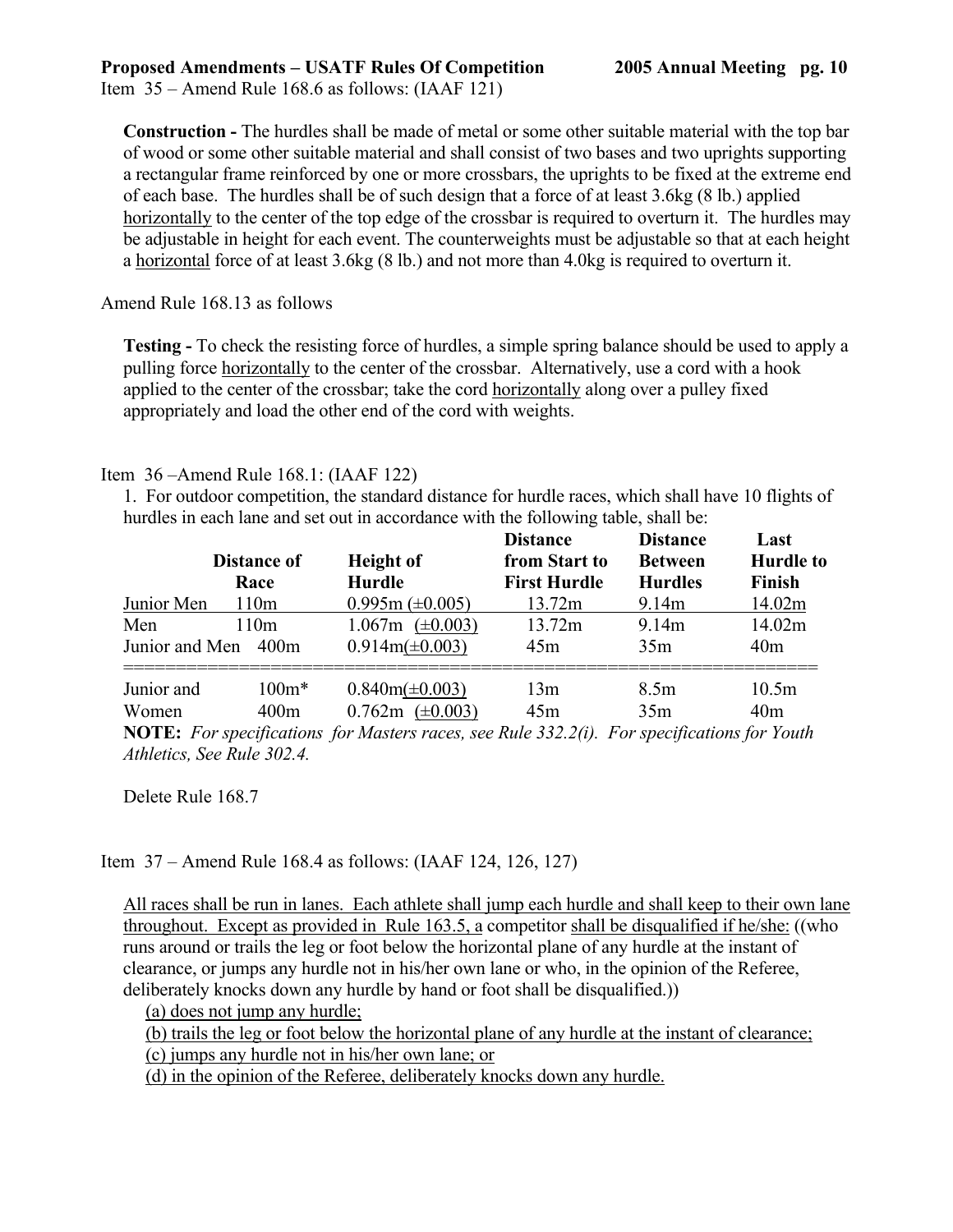The 3000 Meter Steeplechase shall have 28 hurdle jumps and 7 water jumps. The 2000 Meter Steeplechase shall have 18 hurdle jumps and 5 water jumps. The 1500 Meter Steeplechase shall have 13 hurdles and 3 water jumps. There shall be five jumps per lap after the finish line has been passed for the first time. The water jump shall be the fourth if that is feasible. The jumps shall be evenly distributed, *i.e.,* the distance between the jumps shall be approximately one-fifth of the nominal length of the lap. Because of differences in track design and water jump placement, all steeplechase courses must be individually measured. Generally, only the start line will need to be adjusted. A diagram showing a typical configuration of the barriers on a 400m track with an interior water jump is shown in Figure 2.

# Item 39 – Amend Rule 169.3 as follows: (IAAF 130)

The men's hurdles shall be 91.4cm ( $\pm$  3mm) high (3 ft.). The women's hurdles shall be 76.2cm ( $\pm$ 3mm) high (2 ft. 6 in.). The hurdles shall be at least ((3.96m)) 3.94m (( (13 ft.) )) wide and shall be placed on the track so that 30cm of the top bar, measured from the inside edge of the track, will be inside the field. The section of the top bar of the hurdles and the hurdle at the water jump shall be 12.7cm (5 in.) square. The weight of each hurdle shall be between 80 and 100kg, and each hurdle shall have on either side a base between 1.2 and 1.4m. All hurdles are to be painted with white and black stripes, or in other distinctive contrasting colors, in such a manner that the lighter stripes, which will be at least 22.5cm wide, are on the outside. See Figure 3.

Item  $40 -$  Amend Rule 169.4 as follows: (IAAF 133)

Each competitor shall jump each hurdle, go over or through the water ((, and anyone who steps to one side or the other of the water or of any hurdle or trails the foot or leg below the horizontal plane of the top of any hurdle at the instant of clearance shall be disqualified. The competitor must clear each jump, but may jump or vault each hurdle, or place a foot on each hurdle, including the hurdle at the water jump.) . An athlete shall be disqualified if he/she:

(a) does not jump any hurdle;

(b) steps to one side or the other of the jumps; or

(c) trails the leg or foot below the horizontal plane of the top of any hurdle at the instant of clearance.

Provided this Rule is observed, an athlete may go over each hurdle in any manner.

Item 41 – Amend Rule 170.8 as follows: (IAAF 135)

In the 4x400 Meters Relay, at the first take-over, which is carried out with the athletes remaining in their lanes, the 2nd runner is not permitted to begin running outside the take-over zone, and shall start within this zone. Similarly, the 3rd and 4th runners shall begin running from within their takeover zones. The second runners in each team shall run in lanes as far as the nearer edge of the breakline after the first turn where the runner may leave their respective lanes. ((may break from their lanes immediately they have passed the line after the first bend (breakline), which will be marked with)) The breakline shall be an arced line 5cm wide across the track, marked at each end ((and)) by a cone or flag at least 1.50m high, positioned ((on each side of the track)) outside the track, 30cm from the nearest lane line.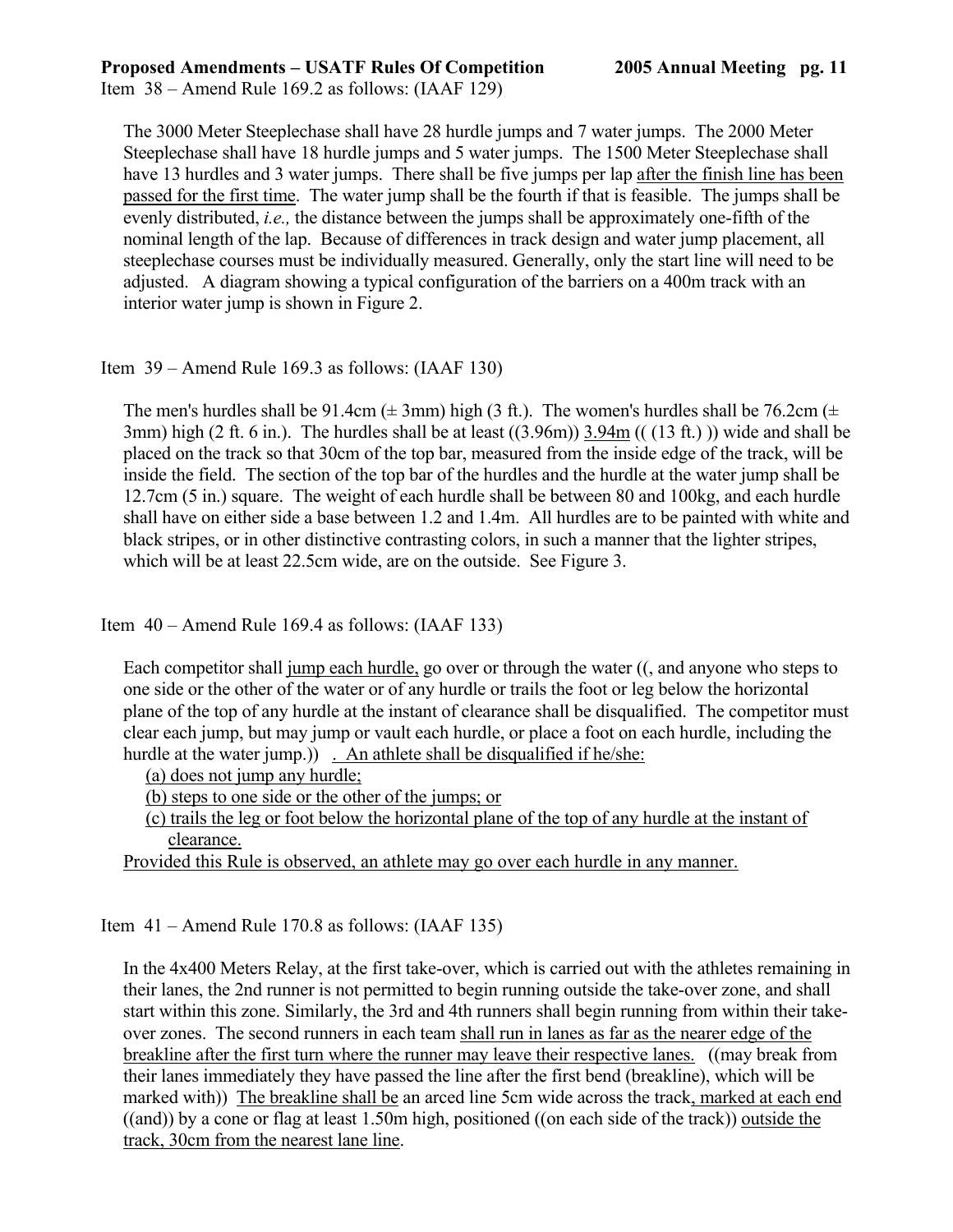**NOTE:** *To assist competitors in identifying the breakline small cones or prisms (5cm x 5cm) and no more than 15cm high ((of the same color as)) , preferably of a different color from the breakline and the lane lines, may be placed on the lane lines immediately before the intersection of each lane line and the breakline.* 

Item 42 – This item has been withdrawn.

Item 43 – Amend Rule 170.10 as follows: (IAAF 137)

In ((other relay races)) any relay race, when lanes are not used, including when applicable the 4x200m and 4x400m, waiting runners can take an inner position on the track as incoming team members ((arrive)) approach, provided they do not jostle or obstruct another runner so as to impede that runner's progress. In the 4x200m and 4x400m, waiting athletes shall maintain the order in accordance with Rule 170.9.

Item  $44$  – Amend Rule 170.14 as follows: (IAAF 141)

In all relay races, the baton shall be passed within the take-over zone. The passing of the baton commences when it is first touched by the receiving runner and is completed the moment it is in the hand of only the receiving runner. In relation to ((Within)) the take-over zone, it is only the position of the baton that is decisive, and not the position of the ((body)) bodies or limbs of the runners. Passing the baton outside the take-over zone shall result in disqualification.

Item 45 – Amend Rule 170.18 as follows: (IAAF 142, 143)

Once a relay team has started in a competition, only two additional athletes may be used as substitutes in the composition of the team for subsequent rounds. Substitutions in a relay team may only be made from the list of athletes already entered for the meet, whether for that or any other event. The composition of the relay team and the order of running shall be officially declared no later than one half hour before the published starting time for the first heat of each round of the competition. Further alterations may be made only on medical grounds (verified by a medical officer appointed by the Games Committee) and only until the final call for the particular heat in which the team is competing. Once the athlete, who has started in a previous round, has been replaced by a substitute, the athlete may not return to the team. Should a team not comply with this rule, it shall be disqualified.

Item  $46 -$  Amend Rule 180.4(b) as follows: (IAAF 144)

(b) When there are eight or fewer competitors (or nine if nine lanes are used around the track), all shall be allowed six trials((, even if none of the first three are fair)). Athletes failing to achieve a valid trial during the first three rounds shall compete in subsequent rounds before those with valid trials, and in the same relative order according to the original draw, excepting paragraph (e). ((If there are more competitors than there are lanes on the track, each competitor must have a valid qualifying mark to advance to the finals.))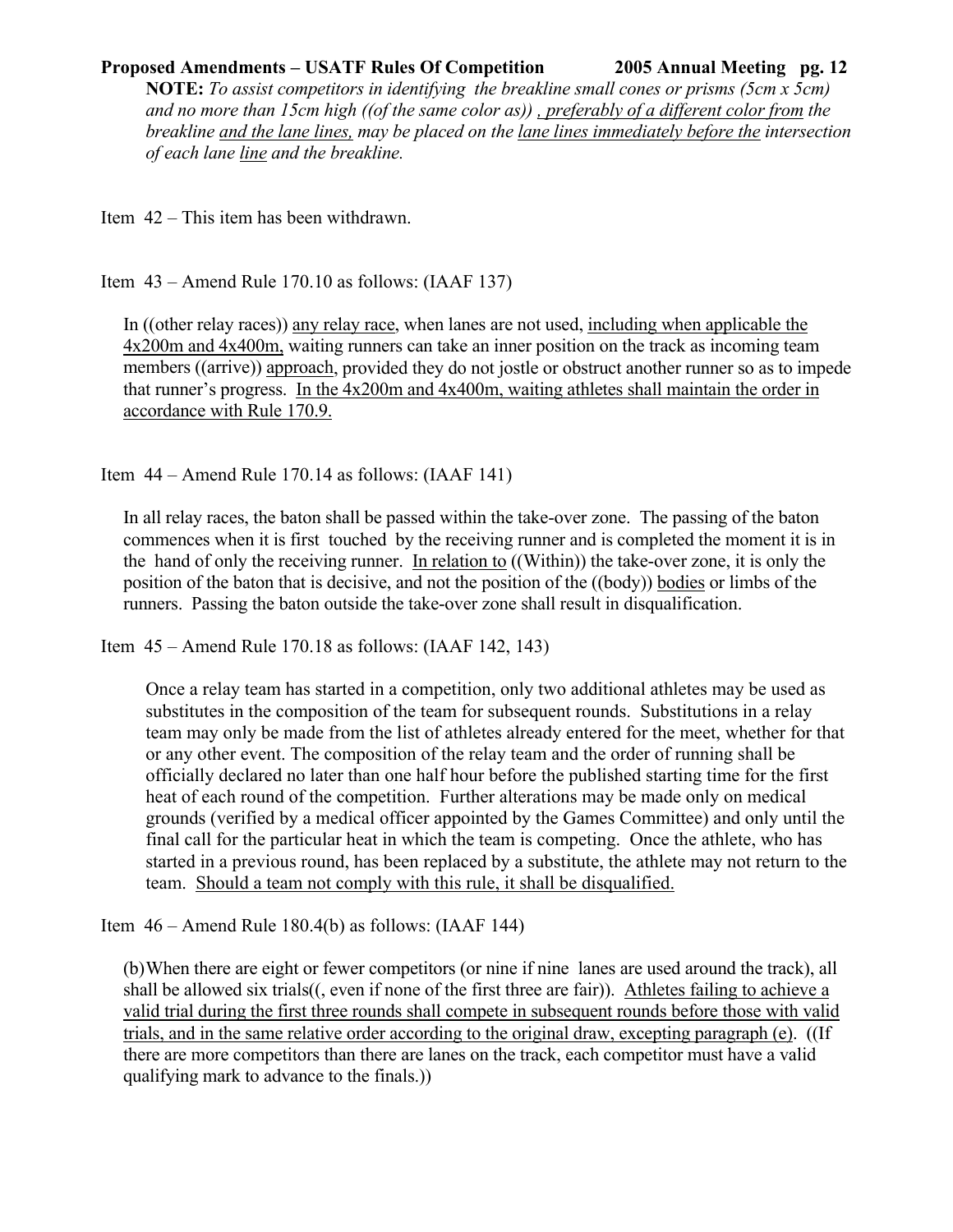Item  $47 -$  Amend Rule 180.4(e) as follows: (IAAF 145)

In Championships, the order of competition for the fourth and fifth round ((for the final three trials)) shall be in reverse order of the best performance in the first three trials, and the order of competition for the final round shall be in reverse order of the best performance in the first five rounds. In all other competitions, the order of competition for the final three trials shall be in reverse order of the best performance in the first three trials, or in the order used for Championships, as determined by the Games Committee prior to the competition.

Item  $48 -$  Amend Rule 180.5(e) as follows: (IAAF 146)

Where there are enough competitors to warrant it, it is recommended that the qualifying competition be divided into two or more groups. Unless there are facilities for the groups to compete at the same time under similar conditions, ((the second)) each group shall commence ((the competition)) its warm-up immediately after the ((first)) previous group has finished.

Item 49 – Amend Rule 180.5(b) as follows: (IAAF 148)

Twelve (12) competitors and ties that remain after applying Rules 180.16, 181.9(a), and 181.9(b) shall advance to the competition proper. In the High Jump and Pole Vault, the competitors who have not withdrawn or been eliminated after three consecutive failures shall continue to compete until the end of the last trial at the height set as the qualifying standard by the Games Committee, unless the number advancing to the final, as determined by this Rule, has been reached. If, after jumping concludes at any height at or below the qualifying standard, there remain fewer than 12 athletes in competition, then additional qualifiers shall be added by applying Rules 181.9(a) and (b). When competition is held in two simultaneous groups, it is recommended that the bar be raised to each height at the same time for each group.

Item  $50 -$  Amend Rule 180.8(c) as follows: (IAAF 72)

If a competitor is entered in both a track and a field event, or in more than one field event taking place simultaneously, the appropriate Referee or Chief Field Judge may, for one round at a time, or for each trial in High Jump and Pole Vault, allow the competitor to take a trial out of the regular order. If ((an)) the athlete subsequently is not present for ((that)) any trial, it shall be deemed that the athlete is passing once the period allowed for the trial has elapsed. In the case of the High Jump and Pole Vault, if a competitor is not present when all other competitors who are present have completed the competition, the Referee shall deem that such competitor has abandoned the competition once the period for one further trial has elapsed.

 **NOTE 1:** *This subsection applies to one attempt at a time within any of the six rounds of competition. It does not permit an athlete to take a given attempt after the next round (or next trial in the vertical jumps) has begun.* 

 **NOTE 2:** *For comparable provisions applicable to Youth Athletics competition, see Rule 302.5(p).*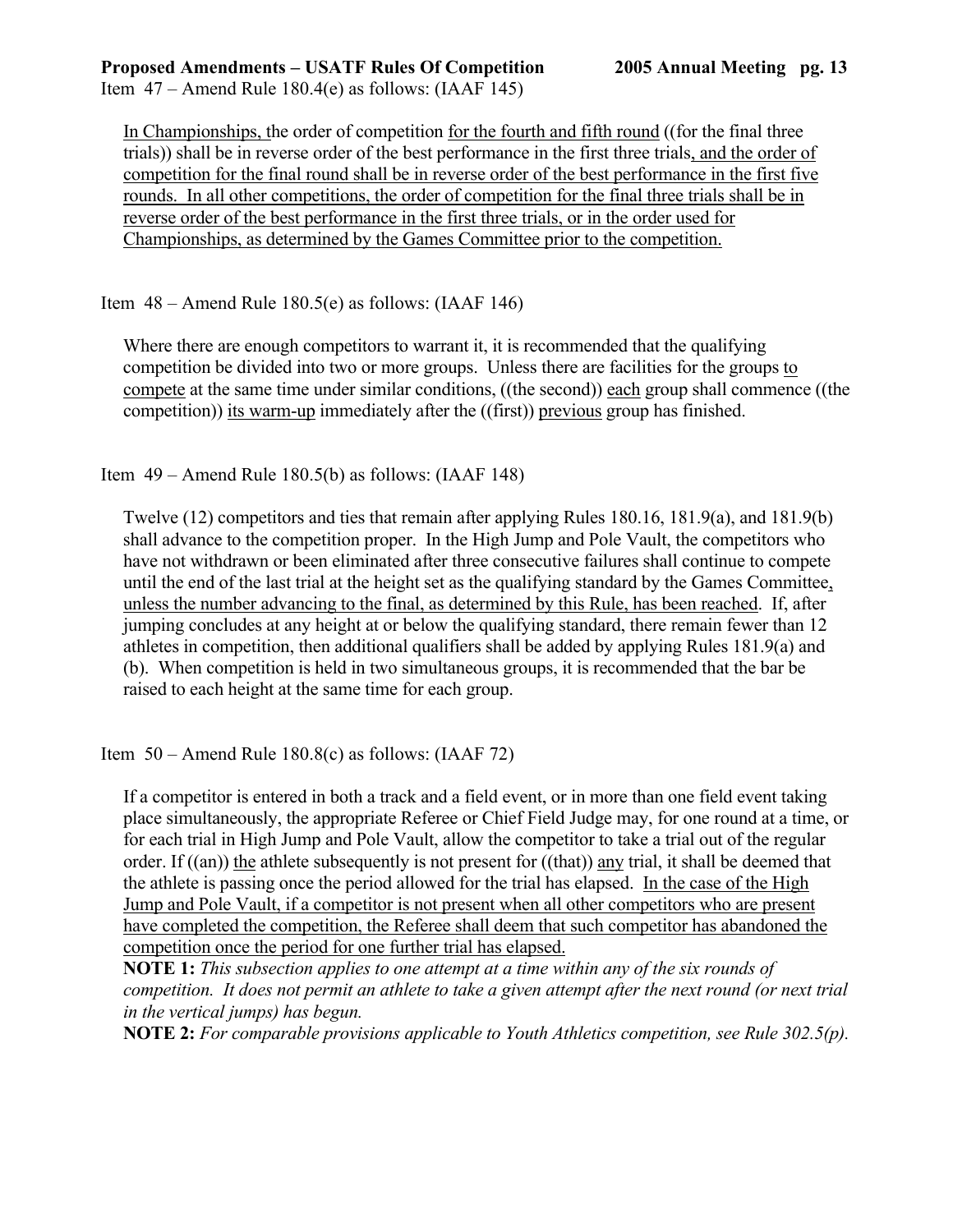It is a matter for the Referee to decide, having regard to all the circumstances, what is an unreasonable delay. In the High Jump and Pole Vault, any change in the time period allowed for a trial shall not be applied until the bar is raised to a new height, except when time specified for consecutive trials shall be applied whenever any athlete has two or more consecutive trials. The time allowed shall be the greater if more than one situation is applicable. The times in the following chart should not normally be exceeded:

Item 52 – Amend Rule 181.6 as follows: (IAAF 151)

Unless there is only one competitor remaining who has won the competition:

(a) the bar should never be raised by less than 2cm in the High Jump and 5cm in the Pole Vault after each round; and

(b) the increment of the raising of the bar should never increase.

A competitor who has won the competition is entitled to continue jumping or vaulting until he/she has forfeited the right to compete further. Notwithstanding the provisions of this Rule, the heights to which the bar is to be raised shall be decided after consulting the competitor, except in combined events competition.

Item 53 – Amend Illustrations Figure 7 as follows: (IAAF 152)

Alternate Ends for Bar: ((2.9-3.5cm and 2.9-3.5cm)) 29-31mm and 30-35mm.

Item  $54 -$ Amend Rule 182.3(b) as follows: (IAAF 154)

the competitor touches the ground, including the landing area beyond the ((plane of the uprights)) vertical plane through the edge of the crossbar nearest to the take-off area, either between or outside the uprights, with any part of the body, without first clearing the bar. If the jumper's foot touches beyond the plane of the uprights while completing a jump, the jump should not be ruled a failure for this reason if no advantage was thereby gained (*e.g.,* the jumper did not use the landing area as a spring device).

Item 55 – Amend Rule 181.14 as follows: (IAAF 155, 163)

- (a) High Jump: A white line 50mm wide shall be drawn on the ground (usually with adhesive tape or similar material). The ((nearer)) edge of the line nearest to the take-off area is drawn along the ((nearer edge of the uprights)) vertical plane through the ((nearer)) edge of the crossbar nearest to the take-off area, and extends for 3 meters on either side of the uprights.
- (b) Pole Vault: A white line 1cm wide shall be drawn on the ground at right angles to the axis of the runway, ((at the level of the inside edge)) such that the edge of the line nearer to the competitor shall coincide with the back end of the box. This line shall be prolonged as far as the outside edge of the uprights, and may also go on the surface of the landing bed. This will facilitate the determination of the zero point and the checking of the uprights.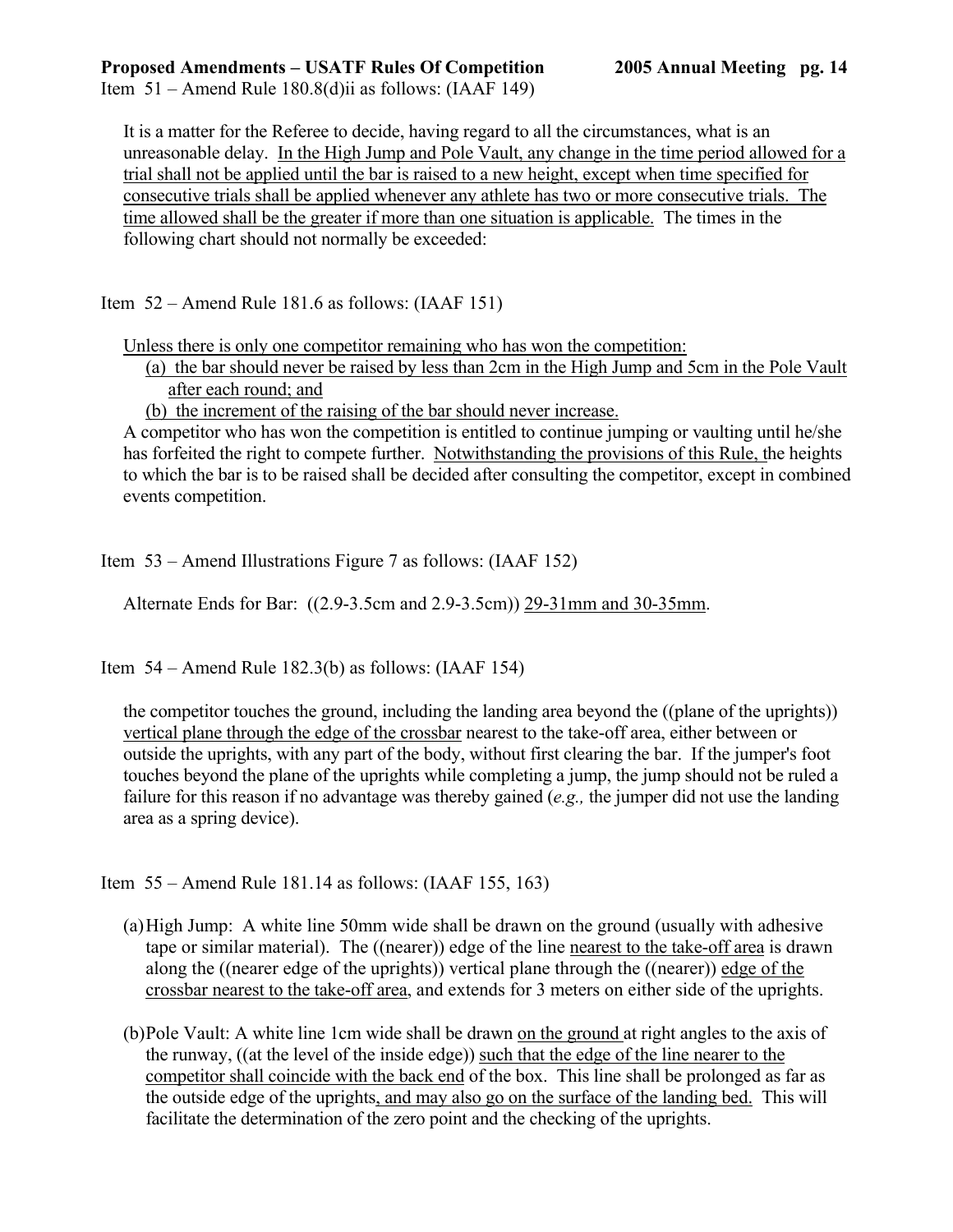Item 56 – Amend Rule 180.20 as follows: (IAAF 157)

The maximum allowance for inclination of runways for jumping events and the Javelin Throw shall not exceed 1:100 laterally and 1:1000 downward in the running direction. In the High Jump, the maximum overall inclination of the runway ((and take-off area)) shall not exceed 1:250 upward along any radius in the direction of the center of the ((crossbar)) semicircular area located midway between the uprights and having the minimum distance specified in Rule 180.18.

Item 57 – Amend Rule 181.15 as follows: (IAAF 160, 161)

**Supports for Crossbar in the High Jump -** The supports for the crossbar shall be flat and rectangular, 4cm wide and 6cm long. They shall be firmly fixed to the uprights and immovable during the jump, and shall each face the opposite upright. The ((and the)) ends of the crossbar shall rest on them in such a manner that if the crossbar is touched by a competitor, it will easily fall to the ground, either forwards or backwards. The supports shall be the same height above the takeoff area immediately below each end of the crossbar.

Item 58 – Amend Rule 181.18 as follows: (IAAF 167)

**Take-Off Box for Pole Vault -** ((This)) The box shall be constructed ((either of wood, metal, or other)) of a suitable ((rigid)) material sunk level with the surface of the runway, preferably with rounded upper edges. ((and)) It shall measure 1m in length measured along the inside of the bottom of the box, 60cm in width at the front end and tapering to 15cm in width at the bottom of the stop board. The length of the box at ((ground)) runway level and the depth of the stop board ((will depend upon)) are determined by the angle of 105 degrees formed between the base and the stop board ((, which shall be 105 degrees)). The base of the box shall slope from ((ground)) runway level at the front end to a vertical distance below ground level of 20cm at the point where it meets the stop board. The box should be constructed in such a manner that the sides slope outward and end next to the stop board at an angle of approximately 120 degrees to the base. The box should be painted white. If the box is constructed of wood, the bottom shall be lined with 2.5mm sheet ((iron or other)) metal for a distance of 80cm from the front of the box.

Item 59 -- Amend Rule 183.6 as follows: (IAAF conformance)

After the release of the pole, no one including the athlete ((No one)) shall be allowed to touch the pole unless it is falling away from the bar or uprights. If it is touched, however, and the official in charge of the Pole Vault is of the opinion that, but for the intervention, the bar would have been knocked off, the vault shall be regarded as a failure.

Item  $60 -$ Add Rule 185.9 as follows: (IAAF 170)

**Wind Measurement** - See Rules 163.10, 163.11 and 163.12 for wind gauge placement, operation and reading requirements.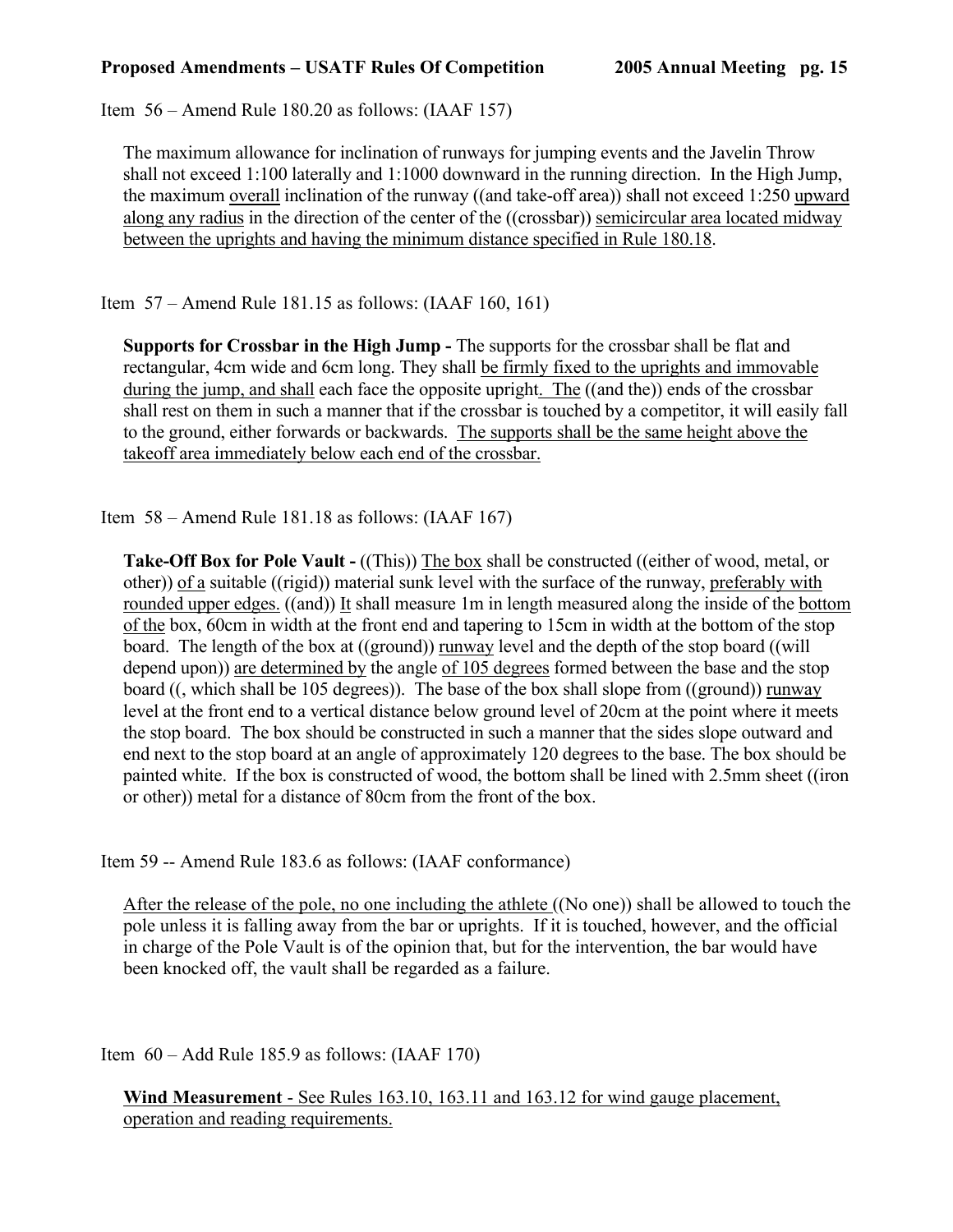Item 61 – Amend Rule 185.4 as follows: (IAAF 174)

**NOTE 3:** It is not a foul if, in the course of landing, the competitor touches the ground outside the landing area, with any part of their body, unless such contact is the first contact or contravenes Rule 185.4(d).

Item 62 – Amend Rule 185.7 as follows: (IAAF 175)

**Take Off Board -** The take-off board shall be rectangular, made of wood or ((some)) other suitable rigid material, sunk level with the runway and the surface of the landing area, the edge of which near the landing area shall be called the take-off line. The take-off board shall measure  $((1.21m to))$  1.22m ( $\pm$  0.01m) long, 20cm ( $\pm$  2mm) wide and maximum 10cm deep, and should be not less than 1.0m nor more than 3.0m from the landing area. It shall be painted white. Immediately beyond the take-off board on the side nearer to the landing area there shall be placed a board of plasticine or other suitable material for recording the athlete's footprints.

 **NOTE:** *For Youth Athletics specifications, see Rule 302.5(d).*

Delete Rule 185.2

Item 63 – Amend Rule 185.8 as follows: (IAAF 176)

**Plasticine Indicator Board -** The indicator should consist of a rigid board,  $10 \text{cm}$  ( $\pm 2 \text{mm}$ ) wide and  $((1.21m to))$  1.22m ( $\pm$  0.01m) long, made of wood or other suitable rigid material and painted in a contrasting color to the take-off board. The board shall be mounted in a recess or shelf in the runway on the side of the take-off board nearer the landing area. The surface shall rise from the level of the take-off board to a height of 7mm  $(± 1mm)$ . The edges shall either slant at an angle of 45 degrees with the edge nearer to the runway covered with a plasticine layer, with a third contrasting color when possible ((to the board)), along its length 1mm thick (((see Figure 6a))) or shall be cut away such that the recess, when filled with plasticine, shall slant at an angle of 45 degrees (((Figure 6b))). The upper part of the indicator board shall also be covered by a plasticine layer for approximately the first 10mm and along its entire length. See Figures 6a and 6b. ((The board shall be mounted in a recess or shelf in the runway.)) When mounted in the recess, the board must be sufficiently rigid to accept the full force of the athlete's foot. The surface of the board beneath the plasticine shall be of a material in which the spikes of an athlete's shoe will grip and not skid. The layer of plasticine shall be smoothed off by means of a roller or suitably shaped scraper for the purpose of removing the footprints of the competitors.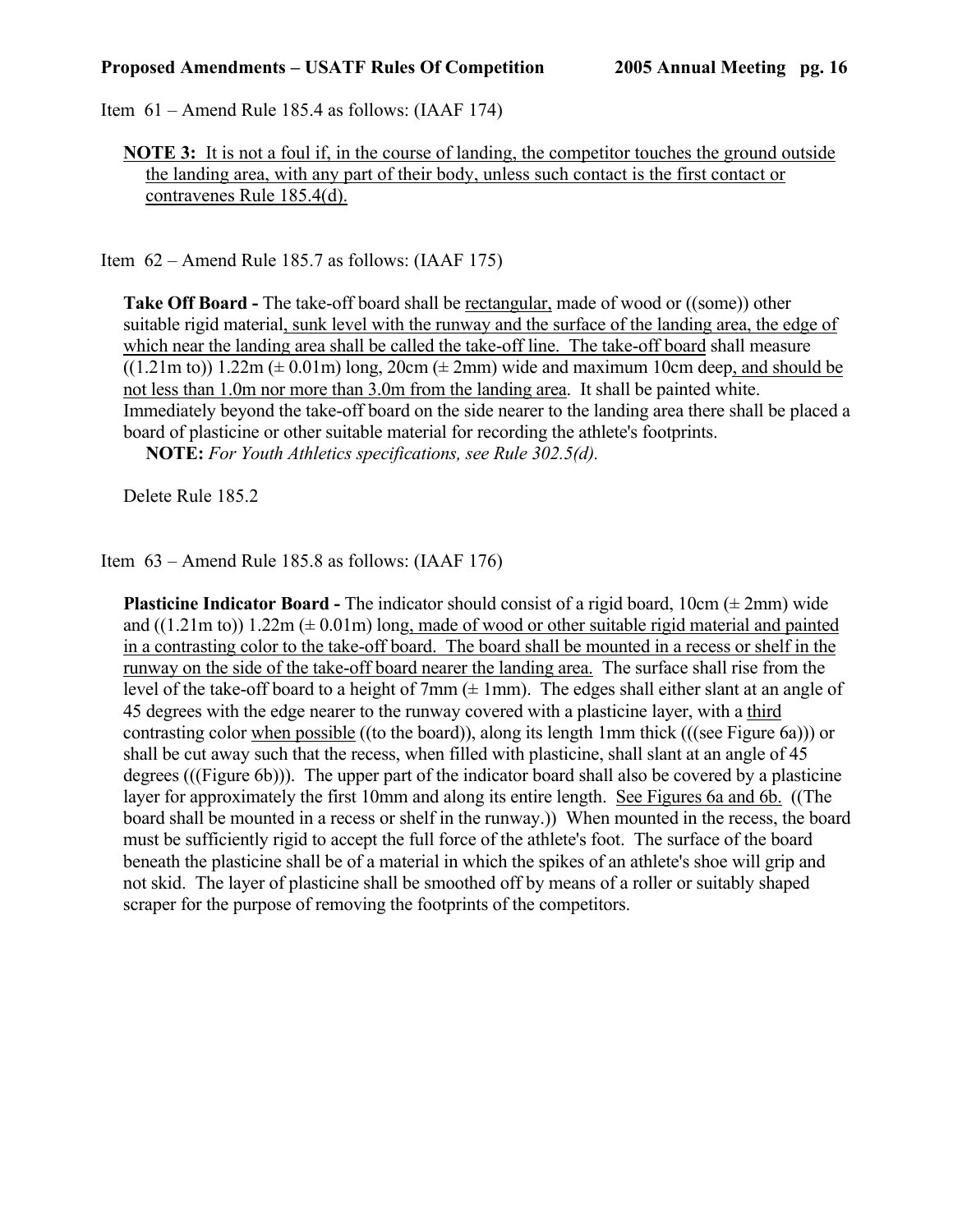Item 64 – Amend Rule 185.6 as follows: (IAAF 178)

It is recommended that the distance between the take-off board and the end of the landing area shall be at least 10m ((and that the)) . The landing area ((should)) shall have a minimum width of 2.75m, ((and)) a maximum width of 3m, a minimum depth of 30cm and should be filled with soft damp sand to the same level as the take-off board. When possible, the landing area shall be so placed so that the middle of the runway, extended, coincides with the middle of the landing area.

Item 65 – This item has been withdrawn.

Item 66 – Amend Rule 187.6 as follows: (IAAF 189)

Competitors may not spray or spread any substance within the circle or on their shoes or roughen or smooth the surface of the circle.

Item 67 –Amend Rule 187.3 as follows: (IAAF 182, 184, 185)

No device of any kind, which in any way assists a competitor when making a throw, shall be allowed.

- (a) The taping of individual fingers or multiple fingers together is not allowed. However, taping of individual fingers is permissible in the Hammer and Weight Throws. The use of tape on the hand shall not be allowed except in the case of need to cover an open cut. The use of tape on the wrist is allowed. The tape should be shown to the Chief Judge of the event before the event starts.
- (b) The use of gloves is not allowed, except for protection of the hands in the Hammer and Weight Throw. The gloves must be smooth on the back and the front and the glove fingertips, other than the thumb, shall be cut to expose the fingers. Taping the glove to or at the wrist is permitted.
- (c) In order to obtain a better grip, competitors may use a suitable substance on their hands only. Additionally, in the Hammer Throw, such substance may be applied to the gloves, and in the shot put, such substance may be applied to the shot and the neck area.
- (d) A belt of leather or other suitable material may be worn at the waist by a competitor to protect the spine or back from injury.
- (e) In the Javelin Throw, a competitor may wear elbow protection.
- (f) A competitor may wear other protection, such as a knee support, provided it is approved by the Games Committee prior to the start of competition or Referee during the competition. (g) The use of weights attached to the body is not permitted.

Delete Rule 180.12 Delete Rule 187.4 and 187.5 Delete Rule 191.4

Item 68 – This item has been withdrawn.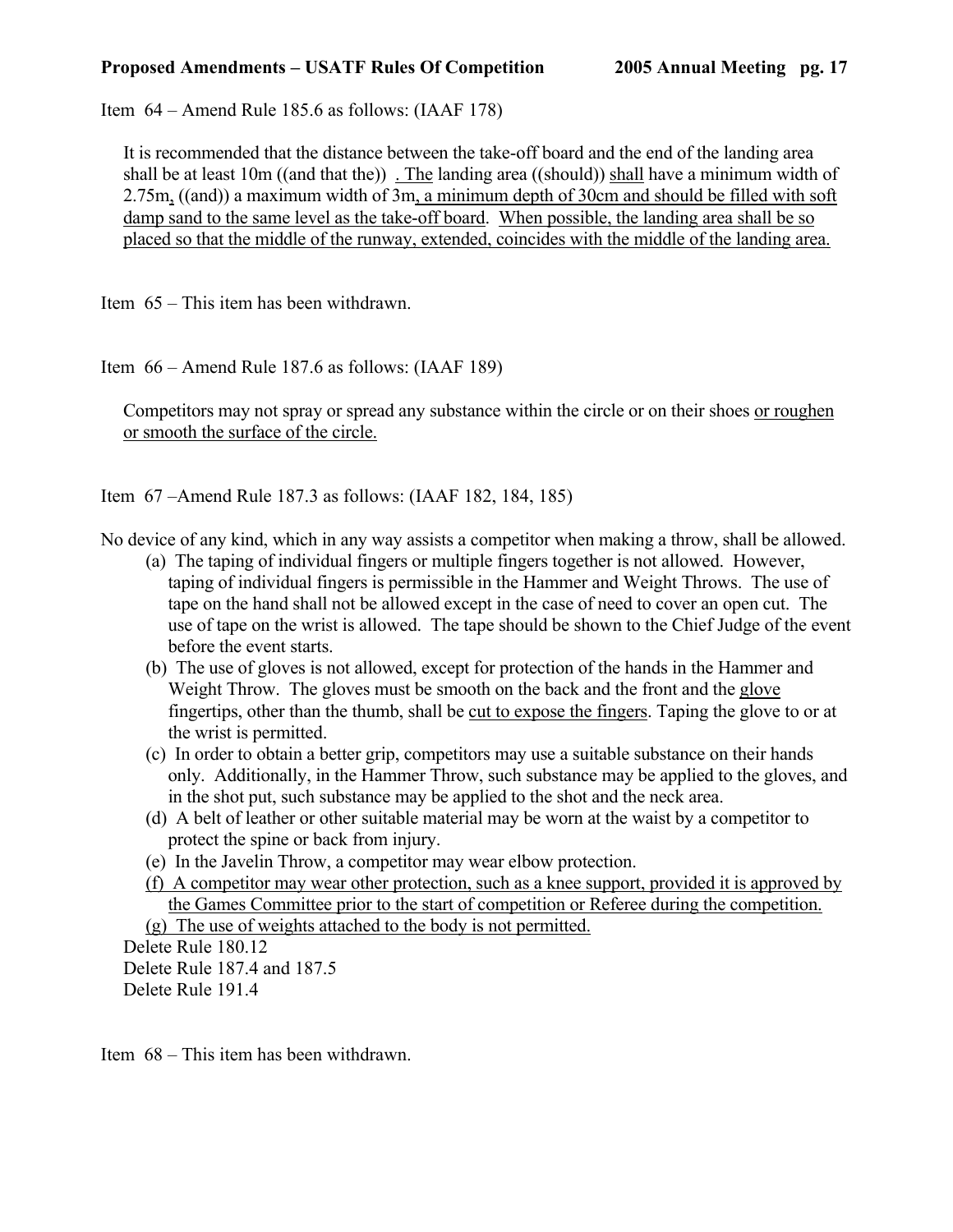Item 69 –Amend Rule 187.25 as follows: (IAAF 191, 192)

**Arc -** All javelin throws shall be made from an arc of a circle drawn with a radius of 8m at the end of a runway 4m wide. This arc shall consist of a painted stripe or made of wood ((, metal,)) or other suitable material 7cm in width ((, painted)). It shall be white and sunk flush with the ground. Lines shall be drawn from the extremities of the arc at right angles to the parallel lines marking the runway. These lines should be 75cm in length, from the inner edge of the runway line, and 7cm in width. \*\*\* Make appropriate correction to Figure 11 \*\*\*

Item 70 –Amend Rule 187.8 as follows: (IAAF 193, 194)

For a throw to be valid in the Shot Put, Hammer Throw, Weight Throw, and Discus Throw, the implement, excluding the handle and wire, and connection, as appropriate, must ((fall)) make first contact with the ground completely within the inner edges of the lines of the sector (see Rule 187.24 ((and 187.26))). For the javelin see Rule 187.26 and 193.1c.

 **NOTE:** *A throw may be valid even if any part of the implement has touched the cage provided no other rule is infringed.* 

Item  $71 -$  Amend Rule 193.1(d) as follows: (IAAF 193)

No throw shall be valid or counted in which the tip or the point of the metal head does not ((strike)) make first contact with the ground completely within the inner edges of the lines of the sector before any other part of the javelin, or where the competitor touches with any part of the body, the arc as marked or the lines drawn from the extremities thereof at right angles to the parallel lines, or the ground beyond the arc or such lines.

**NOTE:** *For Youth Athletics exception, see Rule 302.5(i).*

Delete Rule 193.1(c)

Item 72 –Amend Rule 187.23 as follows: (IAAF 195)

**Shot Put Stop Board -** The stop board shall be made of wood or ((some)) other suitable material in the shape of an arc so that the inner edge coincides with the inner edge of the rim of the circle ((, and)). It shall be placed midway between the sector lines, and be so made that it can be firmly fixed to the ground. The board shall measure 11.2 to 30cm wide,  $((1.15m (\pm 1cm) )$  long measured straight end to end)) with a chord of  $1.21 \ (\pm 0.01 \text{m})$  for an arc equal to that of the circle and 10cm  $(\pm 2$ mm) high in relation to the level of the inside of the circle. The board shall be painted white. A diagram showing the layout of the Shot circle appears in Figure 9. \*\*\* Make appropriate correction to Figure 9 \*\*\*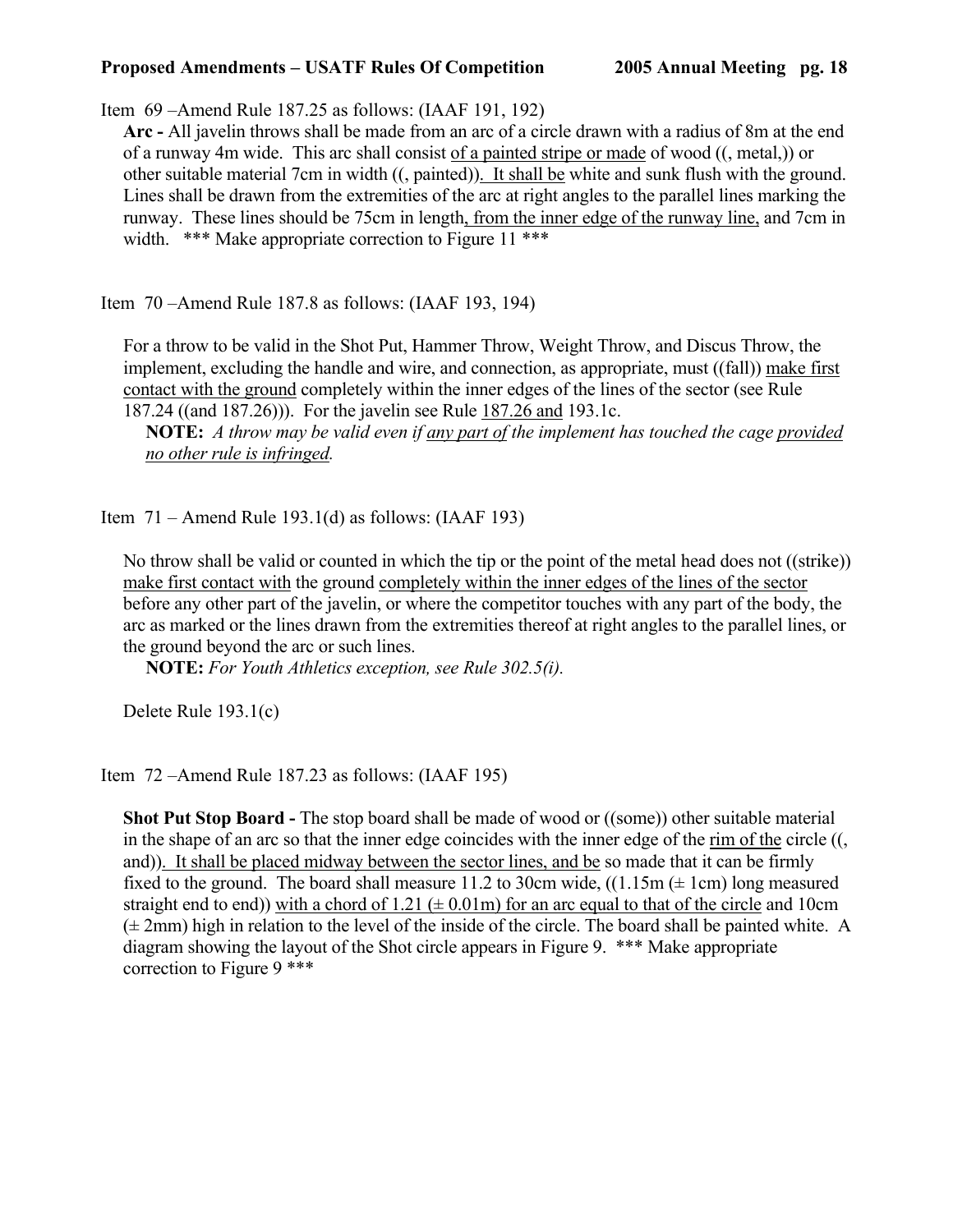Item 73 –Amend Rule 190 as follows: (IAAF 196, 199, 200, 201, 208, 209, 210, 211, 212)

It is required that all Hammer, Weight, Superweight, Ultraweight, and Discus Throws be from an enclosure or cage to ensure the safety of spectators, officials, and competitors. The cage specified in this rule is intended for use in a major stadium ((with spectators all the way around the outside of the arena and with other events taking place in the arena.)) when the event takes place outside the arena with spectators present or when the event takes place in the arena with other events taking place at the same time. Where this does not apply, a simpler construction may be satisfactory, provided it ensures safety. See ((diagrams on)) Figures 12-13, and IAAF Rules 190 and 192, for suggested specifications of cages for the Hammer and Discus. \*\*\* Make appropriate correction to Figures 11 and 12 \*\*\*

Item 74 –Add Rule 190 Note 2 as follows: (IAAF 198)

**NOTE 2:** The cage side, particularly alongside the track, may be lengthened and/or increased in height to provide greater protection to athletes competing on the adjoining track during a discus competition.

Item 75 –Amend Rule 191.2 as follows: (IAAF 202)

It shall not be considered a foul throw if the head of the hammer touches the ground or the top of the iron band ((when a competitor makes the preliminary swings or turns. However, if the head of the hammer so touches the ground or the top of the iron band, and the competitor stops throwing so as to begin the trial again, the throw shall be considered a foul throw)). The competitor may stop and begin the throw again, provided no other rule has been breached.

Item 76 –Amend Rule 191.8 as follows: (IAAF 206, 207)

The handle may have a curved or straight grip with a maximum width inside of 130mm and a maximum length inside of 110mm. The sides of the handle may be straight or slightly curved where the sides meet the grip. The maximum handle breaking strength shall be 8kN (800kgf). ((**NOTE:** *If the IAAF establishes a new rule defining the hammer handle during 2005, USATF will adopt that definition.)* \*\*\* Make appropriate correction to a new Figure 14 \*\*\*

Item 77 –Amend Rule 193.10 as follows: (IAAF 213)

The surface of the shaft shall have no dimples or pimples, grooves or ridges, holes or roughness, and the finish shall be smooth and uniform throughout. To be smooth, the surface average height must be less than 1.6 $\mu$ m (a roughness number of N7 or less). Tape or any other substances shall not be placed on the javelin. The head shall be constructed completely of metal. It may contain a reinforced tip of other metal alloy welded on to the front end of the head provided that the completed head is smooth and uniform along the whole of its surface.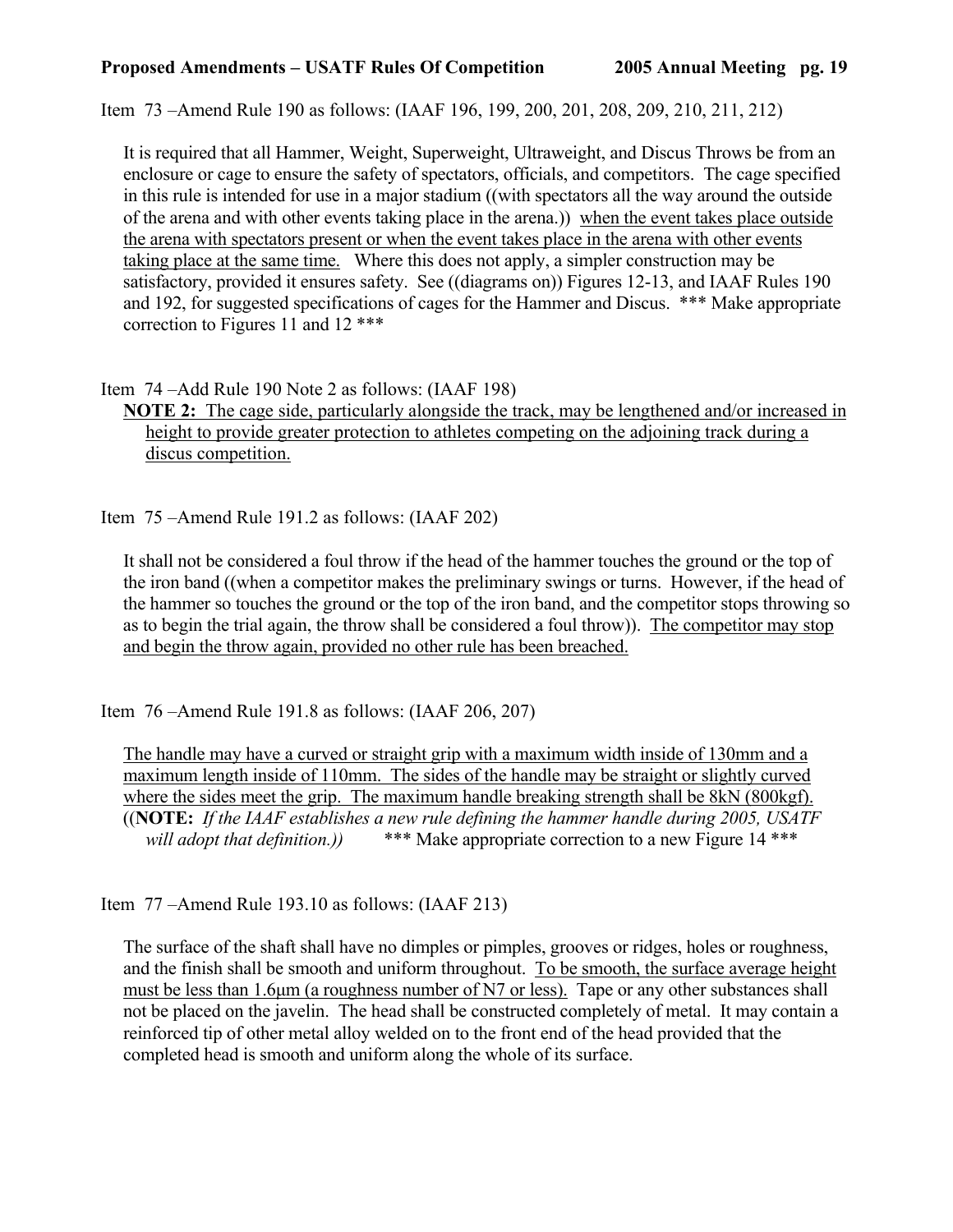Item 78- Amend 200.2(d) as follows (IAAF conformance)

The Decathlon, which shall be conducted on two consecutive days in the following order:

 First Day: 100 Meters ((Long Jump)) Discus ((Shot Put)) Pole Vault ((High Jump)) Javelin 400 Meters Second Day: 100m Hurdles ((Discus Throw)) Long Jump ((Pole Vault)) Shot Put ((Javelin Throw)) High Jump 1500 Meters

Item 79 –Amend Rule 200.5 as follows: (IAAF 215, 216, 217)

- (a) If the number of competitors warrants it, they may be divided into permanent groups of not less than six as determined by the Games Committee or Combined Events Referee. These groupings shall continue throughout the first seven events of the decathlon and all but the last event of the other combined events.
- (b) When permanent groups are not used and individual event ((best)) performance data during a predetermined period are available for most of the combined event competitors, the Games Committee, or Combined Events Referee, ((may)) shall make heat and flight assignments using these data.

When no performance data are available, the competitors for each heat and flight shall be drawn by lot.

((If there are 16 or more competitors, it is recommended that more than one facility be used.))

When this cannot be achieved due to the time schedule of events, the heats or flights for the next event should be arranged as and when competitors become available from the previous event.

- (((c) When no performance data are available, the competitors for each heat and flight shall be drawn by lot with no fewer than four competitors in each)).
- (c) (((d))) In the last event of a Combined Events Competition, the heats should be arranged so that one ((group)) contains the leading athletes after the penultimate event. The heat containing the leading athletes should be run last. In the 800 Meters the top placers shall be assigned, one per lane in the last heat, the next best placers in another heat, etc., according to Rule 166.4.
- (d)  $((e))$ ) The order of competition within a field event, and the assignment of lanes in a track event, shall be drawn by lot for each event independently. Preferably five or more, and never less than three competitors shall be placed in a heat or flight. If there are 16 or more competitors, it is recommended that more than one facility be used for field events.

 **NOTE**: *For Youth Athletics exception, see Rule 302.6*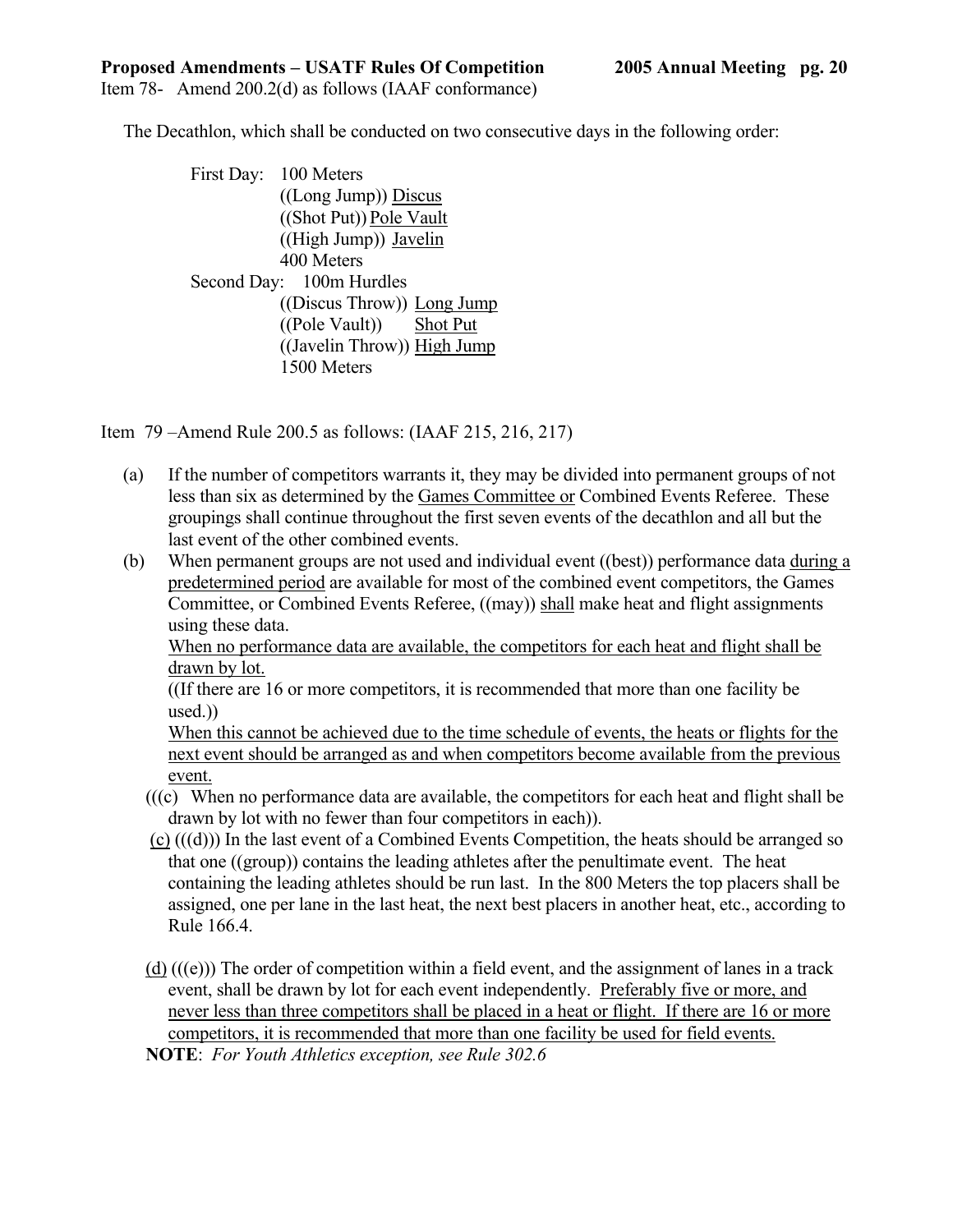Item 80 – Amend Rule 230.2 as follows: (IAAF 248)

# **CAUTION**

- (a) Competitors must be cautioned by any Judge when, by their mode of progression, they are in danger of ((ceasing)) failing to comply with the definition of race walking (see Rule 232); but they ((are not entitled to)) cannot be given a second caution ((from)) by one and the same Judge for the same offense. Having cautioned a competitor, the Judge shall record all such cautions on the Judge's Tally Sheet.
- (b) Each Judge shall use a yellow paddle for signaling cautions. Each paddle should have the symbol  $\wedge\wedge\wedge$  indicating "Loss of Contact" or ((on one side and)) the symbol > indicating "Bent Knee" on each side ((the reverse side)) to show the reason for the caution.
- Item 81 Amend Rule 230.3 as follows: (IAAF 245, 251, 255, 257, 262)
	- (a) When ((in the opinion of a Judge,)) a Judge observes a competitor who fails to comply with Rule 232.2, the Judge shall issue a red card. A red card is that Judge's proposal for disqualification of a competitor.
	- (b) Red cards shall be given to the Recorder as soon as possible. If there is no Recorder, the red card shall be given to the Chief Judge. A Judge shall record all proposals for disqualification on the Judge's Tally Sheet.
	- (c) When three red cards from three different Judges have been sent to the Recorder or Chief Judge ((propose disqualifications)) on the same competitor, that competitor is disqualified and shall be notified of this disqualification by the Chief Judge.
	- (d) Notification of disqualification shall be given as soon as practicable after the competitor has finished, if it is impractical to notify the competitor of the disqualification during the race. The failure to give prompt notification shall not result in the reinstatement of a disqualified competitor.
	- (e) The Chief Judge shall use a red paddle for signaling disqualification.
	- (f) In Championship and international trials races, the Chief Judge has the power to disqualify a competitor inside the stadium when the race finishes in the stadium, or in the last 100m when the race takes place solely on the track or on a road course, when his/her mode of progression obviously fails to comply with Rule 232.2 regardless of the number of previous red cards the Chief Judge has received for that competitor. An competitor who is disqualified under these circumstances shall be allowed to finish the race.
	- $(g)$  (((f))) For Championships and international trials races, ((a disqualification proposal)) one or more posting boards shall be placed on the course and/or near the finish ((used)) to keep competitors informed about the number of ((proposals for disqualification)) red cards that have been received by the Recorder or Chief Judge for each competitor. The symbol for each offense should be also be indicated on the posting board.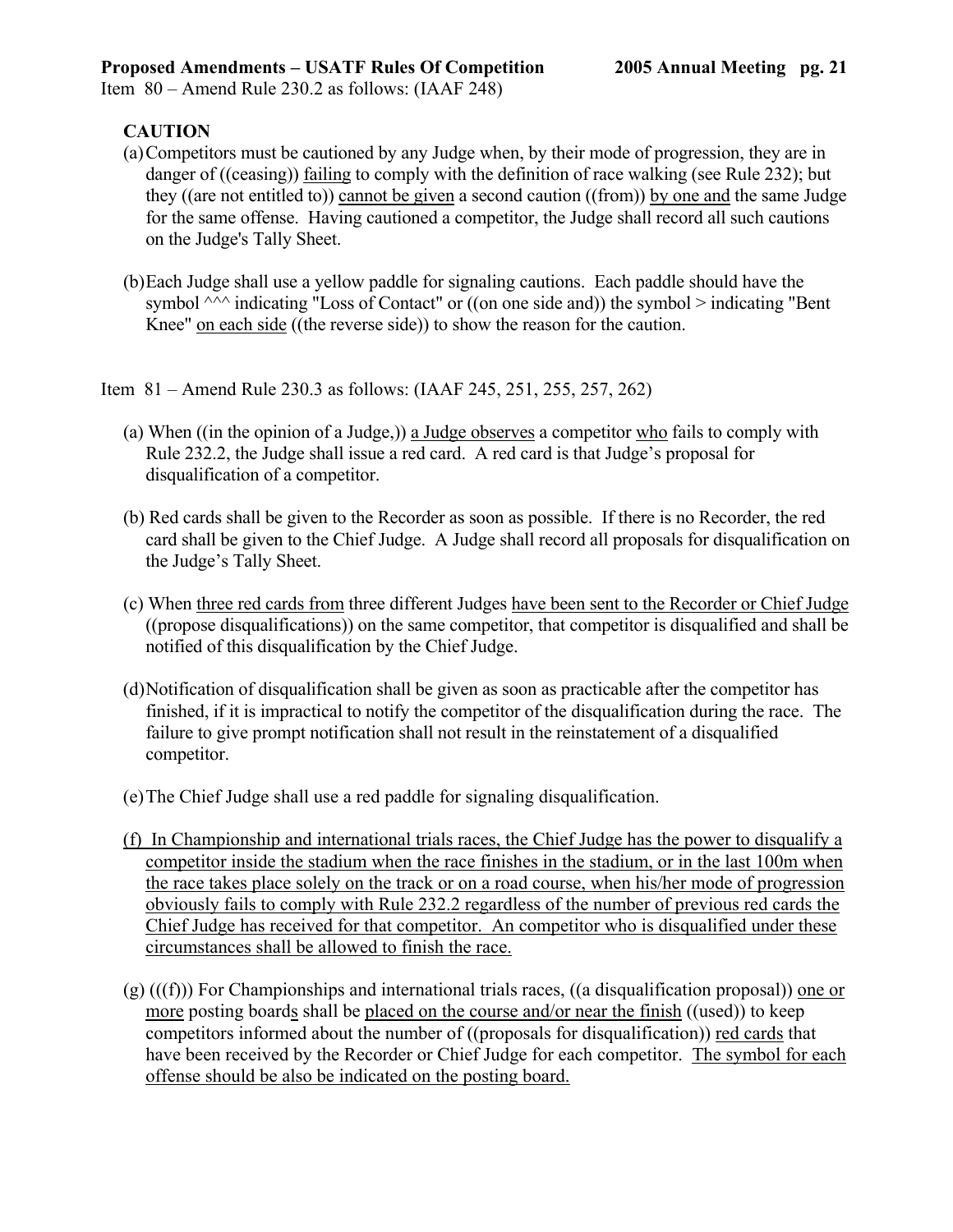- $(h)$   $((g))$ ) Where appropriate equipment is available, computer devices with transmission capability may be used by the judges in communicating proposals for disqualification to the Recorder and the disqualification proposal Posting Board(s).
- (i) If the Referee is satisfied, on the report of a Judge or Umpire or otherwise, that a competitor has left the marked course thereby shortening the distance to be covered, the competitor shall be disqualified.

Item 82 – Amend Rule 232.4 as follows: (IAAF 259, 260)

In addition to the water and/or refreshment stations provided at the beginning and end of the race, for all events of 10km or longer, refreshment stations shall be provided every lap. In addition to refreshments provided by the Organizing Committee, athletes shall be permitted to provide their own refreshments at refreshment stations. A competitor who collects refreshment from a place other than a refreshment station is liable to disqualification by the Referee. In addition, drinking/sponging stations for water only shall be placed approximately midway between the refreshment stations or more frequently if weather conditions warrant such provision.

Item  $83 -$ Add Rule 241.1(d) as follows: (IAAF 265)

A competitor who collects refreshment from a place other than a refreshment station is liable to disqualification by the Referee.

Item  $84 -$ Add Rule 251.7 as follows: (IAAF 267)

If the Referee is satisfied, on the report of a Judge or Umpire or otherwise, that a competitor has left the marked course thereby shortening the distance to be covered, the competitor shall be disqualified.

Item 85 – Amend Rule 260.4 as follows: (IAAF 269)

Each athlete who achieves a World Record shall submit to a doping control at the end of the event, to be conducted in accordance with IAAF Rules and Procedural Guidelines currently in force. The sample(s) collected shall be sent for analysis to a WADA-accredited laboratory and the results sent ((The result of this test shall be presented by the laboratory)) to the IAAF to be added to other information required for the ratification of the record. If such testing results in a doping violation, or is such testing is not conducted, the IAAF shall not ratify this record.

Item  $86 -$  Amend Rule 262.3(a) as follows: (IAAF 270)

No record shall be acceptable unless it is made in a bona fide scratch running competition, or a bona fide handicap or scratch competition in a field event, open to two or more clubs, schools, colleges, or other organizations, which has been fixed and advertised before the day of competition, and which is included in the printed program together with the names of the entrants for the events. At least three competitors, and in relays at least two teams, shall be bona fide and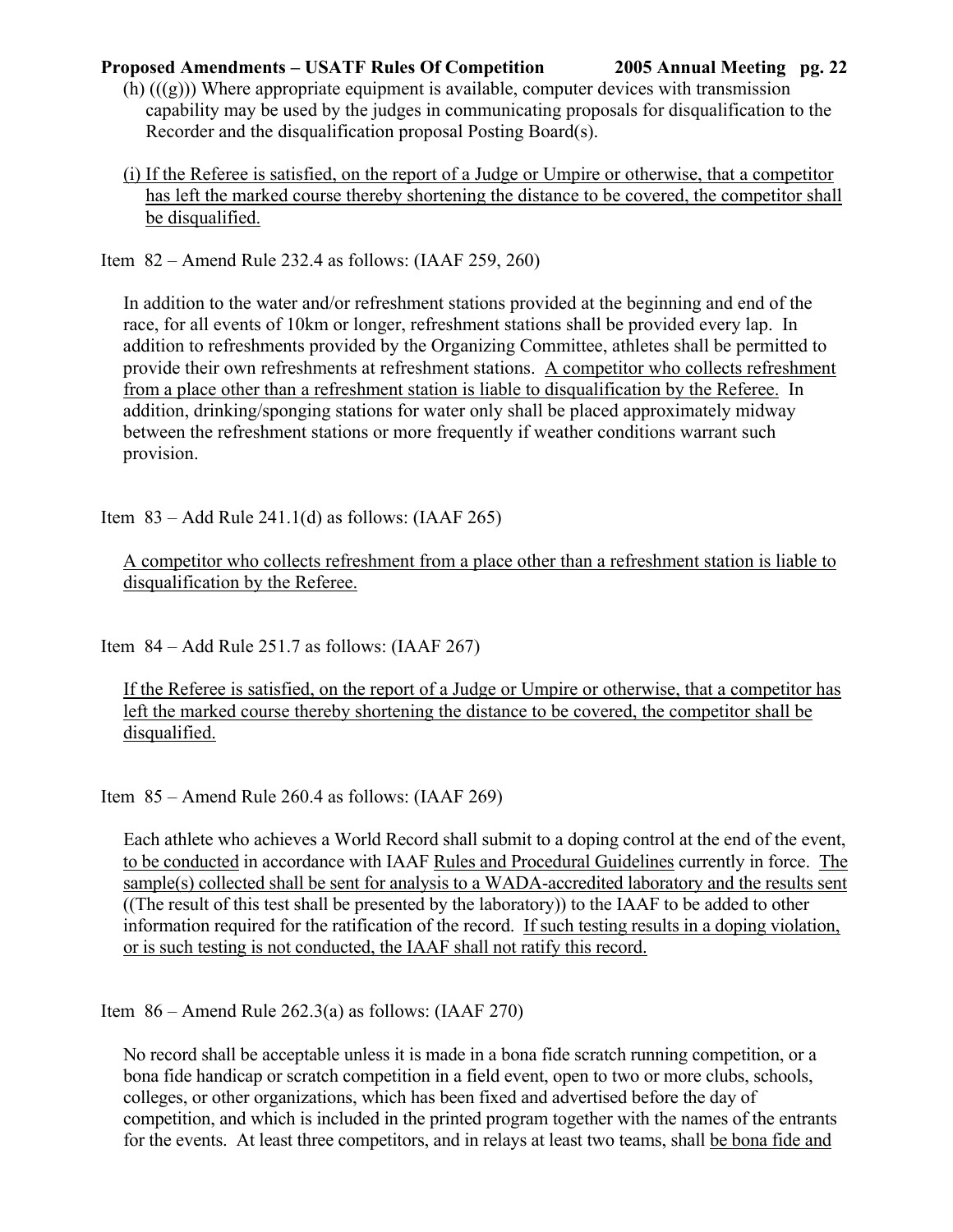have participated in the event in which the record purportedly was established. In field events, a handicap competition may be combined with the scratch competition. In Men's and Women's Track and Field, Long Distance Running events, Race Walking events and Masters Track and Field, no record shall be acceptable unless it was made in an event that had been sanctioned by USATF, a member organization of USATF or another member Federation of IAAF by competitors eligible to compete under IAAF Rules.

Item 87 – Amend Rule 262.7 as follows: (IAAF 272)

Records made in heats or qualifying trials, in deciding ties, in any event which is subsequently decreed void under the provisions of Rule 125.8, or in individual events ((and)) in the combined events will be accepted.

Item 88 – Add Rule 265.1(b) as follows: (IAAF 278, 279)

No performance shall be accepted as an Open American record unless it was timed in accordance with Rule 165. Timing provided by a transponder system shall not be accepted for any record set in road events.

Item 89 – Amend Rule 330.2 as follows: (IAAF 69)

The Masters Track and Field Committee shall conduct and supervise a program for track and field and race walking for all athletes over the age of  $((40))$  35. The committee may conduct Championships for athletes aged 30 through ((39)) 34.

Item 90 – Amend Rule 340.1 as follows: (IAAF 69)

The Masters Long Distance Running Committee shall conduct and supervise a program for long distance running for all athletes over the age of ((40)) 35.

Item 91 – Amend CLASSIFICATIONS (d) as follows: (IAAF 69)

Masters: The Masters classification shall be limited to athletes who are at least ((forty (40))) thirty-five (35) years old on the first day of the meet.

Item 92 – Amend Rule 188.3 as follows: (conformance)

The shot shall be a solid sphere or iron, brass, or any metal not softer than brass, or a shell of such metal filled with lead or other material. It must be spherical in shape and its surface shall have no roughness and the finish shall be smooth. To be smooth, the surface average height must be less than 1.6µm, i.e. a roughness number N7 or less.